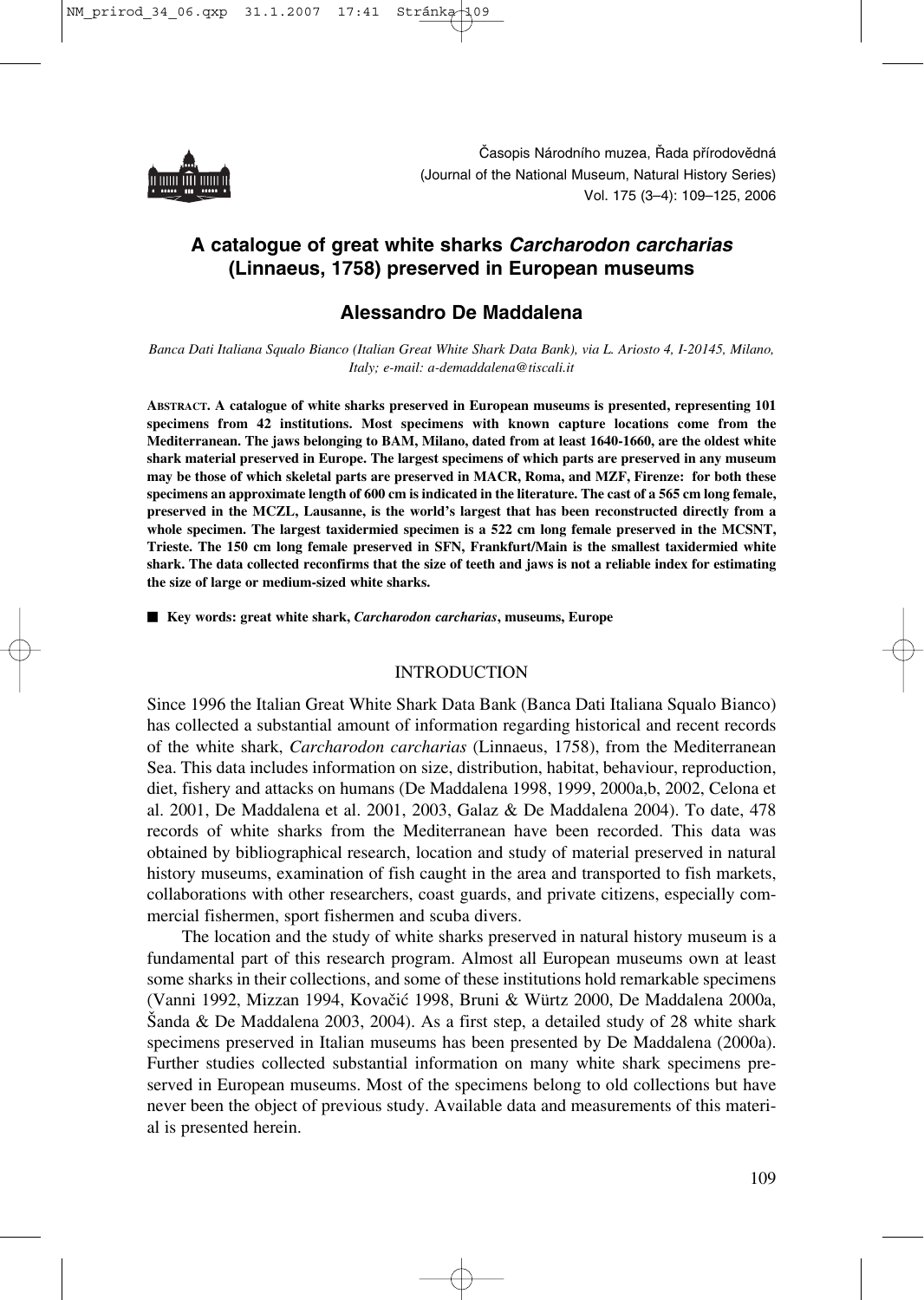#### MATERIAL AND METHODS

A total of 239 museums have been contacted, including museums and institutes of natural history, zoology, biology, anatomy and ichthyology across all of Europe. Material held by private citizens has not been considered; that means that some especially interesting pieces, such as the large jaws of a female white shark captured in Filfla, Malta, on 17 April 1987 and estimated to be 6.68-6.81 m TOT (De Maddalena et al. 2001), are not included in this paper. I preferred to restrict the focus of the catalogue to the material that has been preserved in museums and scientific institutes and is available for research.

The material found includes complete specimens (mounted skins), jaws, teeth, crania, vertebrae, heads, brains, eyes, hearts, and olfactory capsules. Specimens and anatomical parts were preserved by taxidermy, dried, in liquid or as casts. The material has been examined in part directly by the author and in part by the staff of the contacted museums (in the latter case the author has usually checked the proper species identification by examination of photographs).



**Fig. 1. Measurements used in this work, following the methods of Mollet et al. (1996). a) Measurement of the white shark length: TLn = total lenght with the caudal fin in a 'natural' position. b) Measurement of the white shark upper jaw: DUJP = dried upper jaw perimeter. c) Measurements of the white shark largest upper anterior tooth: UAE1 = enamel height. Drawing by Alessandro De Maddalena.**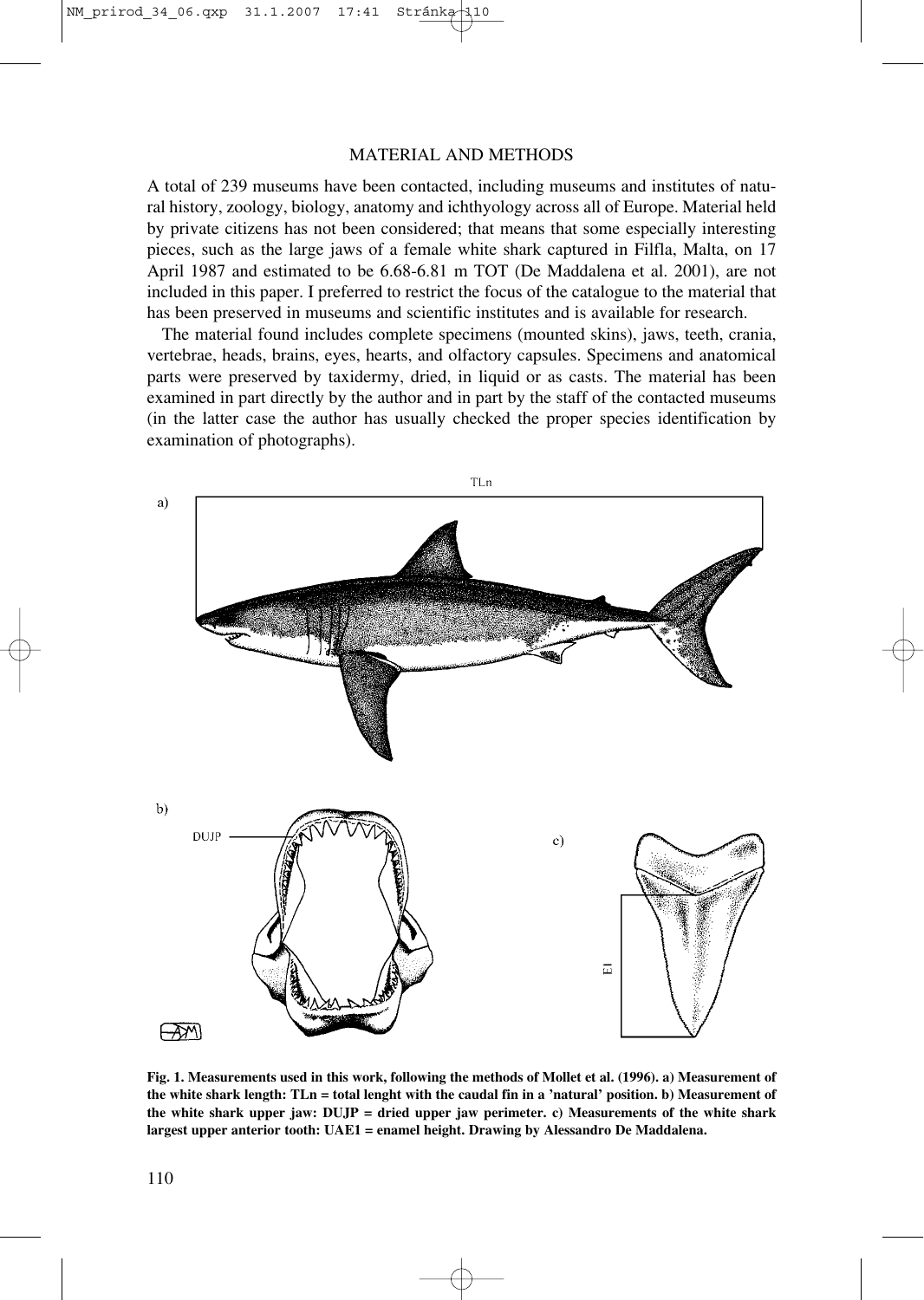In each case, when possible, the following data was reported: name of the museum or institute where the material is preserved, catalogue number, kind of material, preservation method, capture date, capture location, sex, enamel height (UAE1) of the largest upper tooth, dried upper jaw perimeter (DUJP), total length with the caudal fin in a 'natural' position (TLn). Morphometric measurements were made following the methods of Mollet et al. (1996). Mollet et al. (1996) reported a mean shrinkage of 4% for white shark DUJP. As some set of jaws in this work are several centuries old it is possible that the shrinkage has been significantly greater but that is impossible to determine. Photographs of the specimens have also been collected when possible.

Methods for estimating the length of *C. carcharias* specimens from commonly preserved skeletal parts (teeth, jaws, vertebrae) have been investigated and applied by various authors (Randall 1973, 1987, Gottfried et al. 1996, Mollet et al. 1996, De Maddalena 2000a, Zuffa et al. 2002). However, while Mollet et al. (1996) and De Maddalena (2000a) found out that the size of the largest teeth is a sufficiently reliable index for estimation of the size of a young shark, it cannot reliably indicate the size of large individuals. Consequently these methods have not been used in this work.

Much of this material is preserved in good condition and includes numerous interesting specimens. Unfortunately, the catalogues are sometimes absent or, when present, often lack basic data. The information concerning the size of these specimens is usually not included in the original documentation. The species classification of the white shark specimens found was very often incorrect or obsolete. On the other hand, several other specimens that were identified as *C. carcharias* were actually different species, such as the bull shark *Carcharhinus leucas* (Valenciennes, 1839) and the pigeye shark *Carcharhinus amboinensis* (Müller & Henle, 1839).

MUSEUM ACRONYMS:

- BAM Biblioteca Ambrosiana, Milano
- BMAG Bristol Museum & Art Gallery
- BMNH British Museum of Natural History, London,
- BZL Biologiezentrum Linz,
- DTRG Dipartimento del Territorio e delle sue Risorse, Genova
- GLAHM Hunterian Museum, Glasgow
- HNS Haus der Natur, Salzburg
- IEND Inatura–Erkebnis Naturschau Dornbirn,
- IIG Istituto di Idrobiologia, Ganzirri
- KBIN Koninklijk Belgisch Instituut voor Natuurwetenschappen, Brussels
- MACB Museo di Anatomia Comparata, Bologna
- MACR Museo di Anatomia Comparata, Roma
- MCRE Musei Civici, Reggio Emilia
- MCSN Museo Civico di Storia Naturale, Ferrara
- MCSNG Museo Civico di Storia Naturale "G. Doria", Genova
- MCSNT Museo Regionale di Scienze Naturali, Trieste
- MCSNV Museo Civico di Storia Naturale, Venezia
- MCZL Musée cantonal de Zoologie, Lausanne
- MHNG Muséum d'histoire naturelle de Grenoble
- MHNN Muséum d'histoire naturelle de Nîmes
- MHNP Muséum National d'Historie Naturelle, Paris
- MNIN Muzeul National de Istorie Naturala "G. Antipa", Bucureşti
- MNKB Museum für Naturkunde, Berlin,
- MNSNT Museo Regionale di Scienze Naturali, Torino
- MOM Musée Océanographique, Monaco
- MSNL Museo di Storia Naturale, Livorno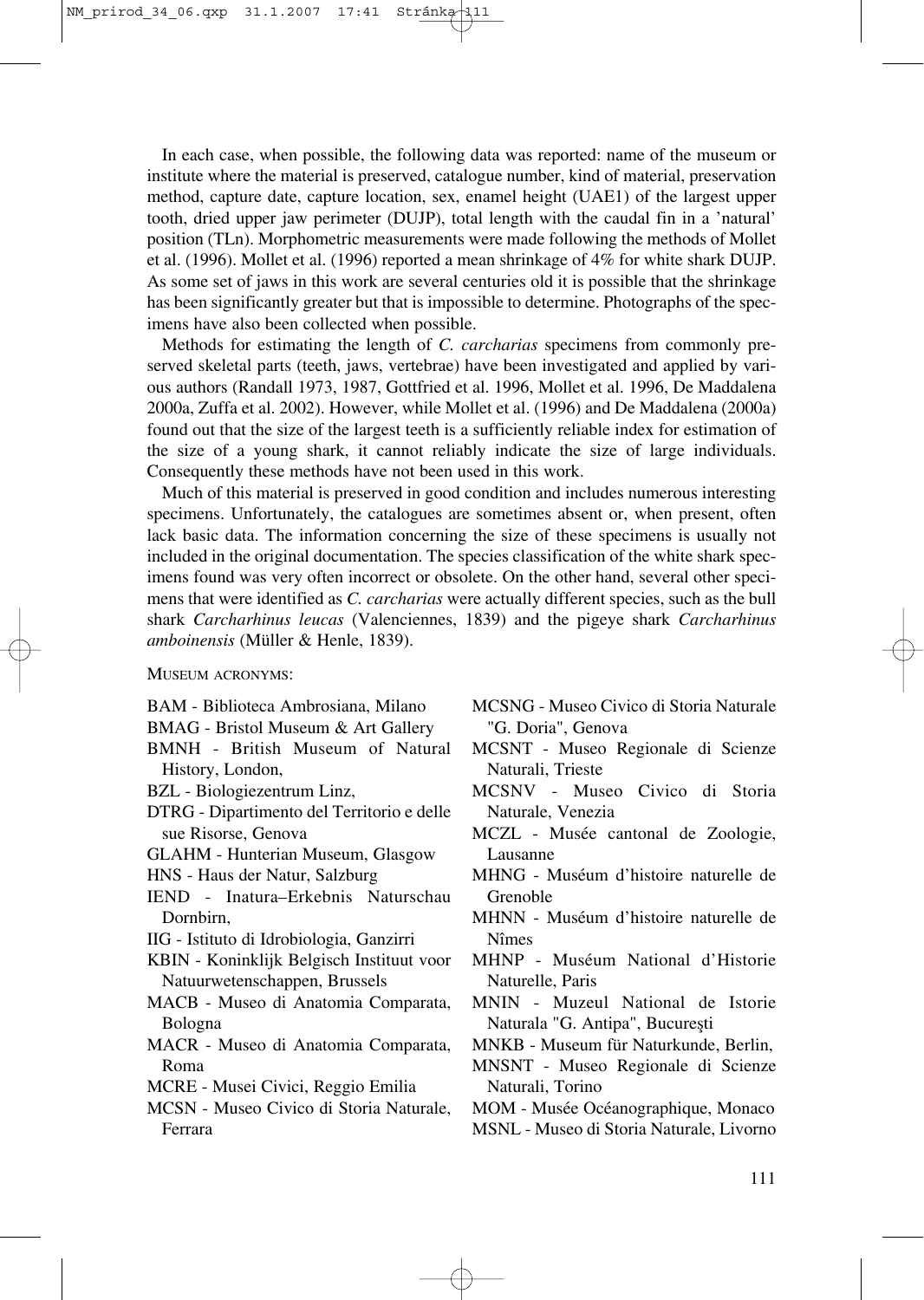| NHMW – Naturhistorisches Museum Wien     |
|------------------------------------------|
| NMBe – Naturhistorisches Museum, Bern    |
| NMP - Národní muzeum, Praha              |
| NRM – Naturhistoriska riksmuseet, Stock- |
| holm                                     |
| PMR – Prirodoslovni muzej Rijeka         |
| SFN – Senckenberg Forschungsinstitut und |
| Naturmuseum, Frankfurt am Main           |
| VMO – Vlastivědné muzeum v Olomouci      |
| ZMBH – Zemaljski muzej Bosne i Herce-    |
| govine, ZMK - Zoologisk Museum           |
|                                          |

#### **RESULTS**

Material belonging to a total of 101 great white sharks from 42 institutions of 15 countries has been catalogued. Full available data and measurements of the great white sharks preserved in the European museums are reported in Tab. 1.

#### DISCUSSION

Most material is represented by taxidermied specimens (22 specimens, or 21.8%) and jaws (55 specimens or 54.5%), in a few cases accompanied by chondrocranium and vertebrae, while internal organs (olfactory capsules, eyes, brain, heart) have rarely been preserved.

Most white shark material is preserved in Italy that hosts 41 specimens or 40.6% of the total 101 specimens preserved in Europe. 36 specimens (35.6% of the total 101 white sharks) come from the Mediterranean Sea, while 4 specimens were captured in the Atlantic Ocean (4.0%), 14 in the Indian Ocean (13.9%), 2 in the Pacific Ocean (2.0%) and 44 are from unknown location (43.6%).

The large majority of specimens preserved in European museums are very old, only 12 specimens (11.9%), having been captured after 1950. The jaws of a great white shark belonging to BAM in Milano, Italy, temporarily held at the MCSNM in Milano, dated from at least 1640-1660, have been identified as the oldest white shark material preserved in any European museum. The set of jaws was originally preserved in the Museo Settala in Milano (17<sup>th</sup> century). Capture date and location are unknown (De Maddalena 2005).

European museums hold some specimens that are among the largest white sharks preserved world-wide. The largest specimens of which parts are preserved in any European museum may be those of which skeletal parts are preserved in MACR in Roma, Italy, and MZF in Firenze, Italy. For both these specimens, a probable female caught off Civitanova, Italy, in early February 1839 (Bonaparte 1839, Metaxà 1839, Vinciguerra 1890, Condorelli et al. 1909, De Maddalena 1999, 2000a,b), and a female caught off Monterosso, Italy, on 10 December 1891 (Tortonese 1956, Vanni 1992, De Maddalena 2000a), an approximate length of 600 cm is indicated in the literature. For the specimen of MACR a confirmation of its huge size has been presented by De Maddalena (1999), where a 602 cm total length has been estimated from the size of its largest vertebra.

The cast of a 565 cm TLn (589 cm TOT  $\neg$  total length with caudal fin in depressed position) female great white shark preserved in MCZL in Lausanne, Switzerland, is the largest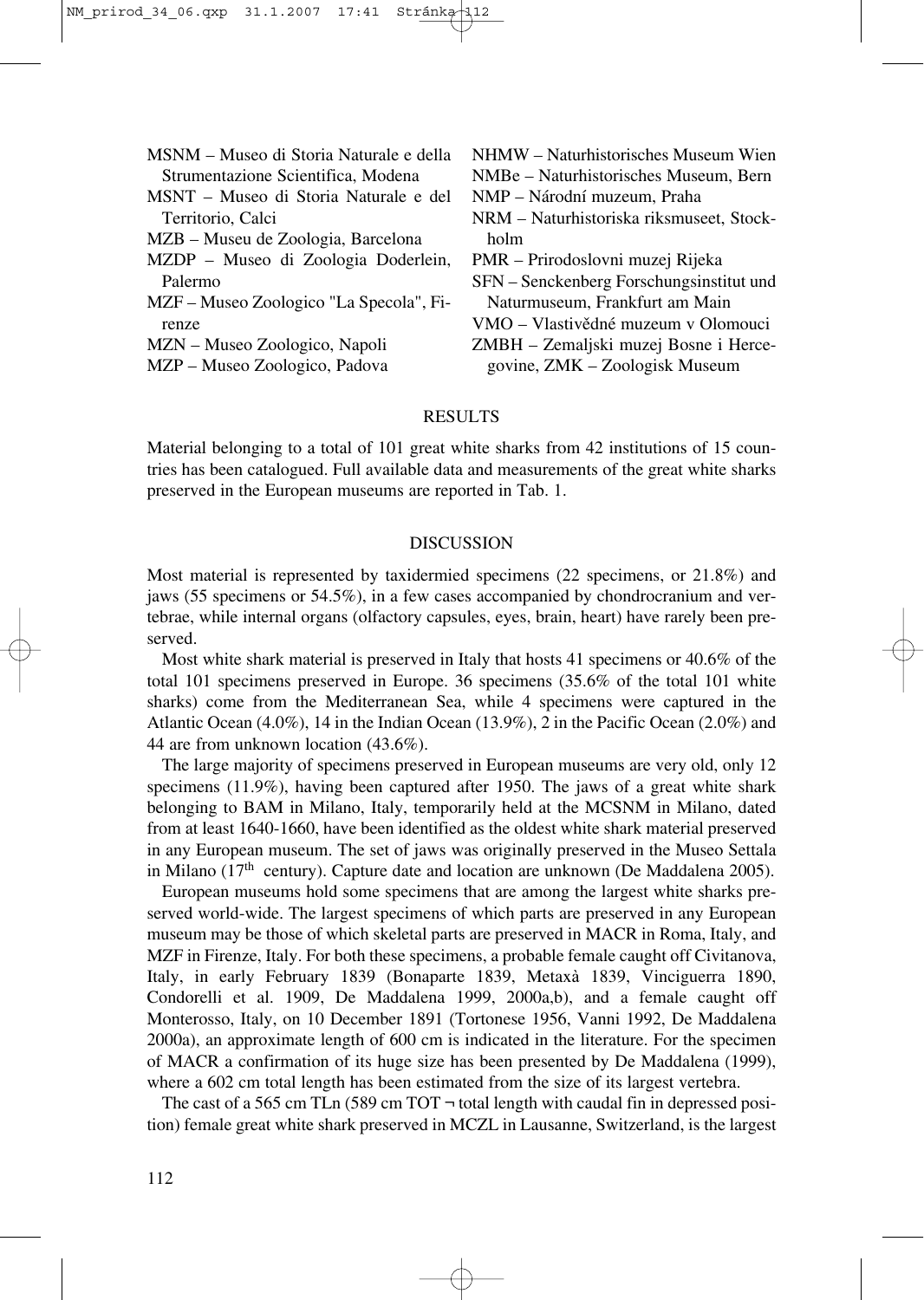| City /<br>Country     | Museum <sup>a</sup> | Cat. No. | Material <sup>b</sup>                      | Capture<br>date <sup>c</sup> | Capture<br>location            | Sex            | <b>UAE1</b> | <b>DUJP</b>              | <b>TLn</b>               | References   |
|-----------------------|---------------------|----------|--------------------------------------------|------------------------------|--------------------------------|----------------|-------------|--------------------------|--------------------------|--------------|
| Austria               |                     |          |                                            |                              |                                |                |             |                          |                          |              |
| Dornbirn              | <b>IEND</b>         | Z 105388 | complete<br>specimen (T)                   | 20.8.2002                    | Zinkwazi,<br>South Africa      | $\gamma$       | 23.0        | 400                      | 2750                     | 54           |
| Dornbirn              | <b>IEND</b>         | Z 105389 | complete<br>specimen $(T)$                 | 11.082003                    | Zinkwazi,<br>South Africa      | $\gamma$       | 22.0        | 370                      | 2620                     | 54           |
| Linz<br>/Dornach      | <b>BZL</b>          | 1980/75  | jaws $(D)$                                 | Spring 1980                  | Albany,<br>Australia           |                | 36.5        | $\overline{\phantom{a}}$ |                          | 20, 27       |
| Salzburg              | <b>HNS</b>          |          | complete<br>specimen (T)                   | Summer 1989                  | Malindi,<br>Kenya              | $\overline{?}$ |             | $\sim$                   | 5000                     | 60           |
| Salzburg              | <b>HNS</b>          |          | jaws $(D)$                                 | ~1980s                       | Perth,<br>Australia            |                | 32.0        | 1000                     |                          | $\mathbf{1}$ |
| Wien                  | <b>NHMW</b>         | 95054    | complete<br>specimen $(T)$                 | < 1919                       | Adriatic Sea                   | $\overline{?}$ | $\sim$ 35   | $\blacksquare$           | 4380                     | 24           |
| Wien                  | <b>NHMW</b>         | 94397    | complete<br>specimen (T)                   | VIII.91                      | Richards Bay,<br>South Africa  | $\overline{?}$ | $\sim$ 35   | $\blacksquare$           | 3600                     | 24           |
| Wien                  | <b>NHMW</b>         | 84624    | jaws $(D)$                                 | < 1919?                      | $\overline{a}$                 | $\overline{a}$ | 13.6        | $\overline{\phantom{a}}$ | $\overline{\phantom{a}}$ | 24           |
| Wien                  | <b>NHMW</b>         | 91864    | Head $(F-D)$                               | $\overline{\phantom{a}}$     | $\overline{\phantom{a}}$       | ä,             | 11.5        | $\blacksquare$           | $\blacksquare$           | 24           |
| Belgium               |                     |          |                                            |                              |                                |                |             |                          |                          |              |
| <b>Brussels</b>       | <b>KBIN</b>         | 1385     | Teeth(D)                                   | < 09.10.1882                 | $\blacksquare$                 | ÷,             | 33.9        | $\overline{\phantom{a}}$ | $\blacksquare$           | 22           |
| <b>Brussels</b>       | <b>KBIN</b>         | 1385 C   | chondrocrani<br>um, jaws,<br>vertebrae (D) | < 01.05.1900                 | Mediterranean<br>Sea           |                |             |                          |                          | 22           |
| Bosnia and Hezegowina |                     |          |                                            |                              |                                |                |             |                          |                          |              |
| Sarajevo              | <b>ZMBH</b>         |          | complete<br>specimen (T)                   | 10.12.1955                   | Senj (Sveti<br>Juraj), Croatia | $\overline{?}$ |             | $\overline{\phantom{a}}$ | 4600                     | 11, 17, 18   |

Table 1. Data and measurements (terminology and parameters follow Mollet et al. 1996) of the great white sharks *Carcharodon carcharias* preserved in the European museums. All measurements are given in millimetres.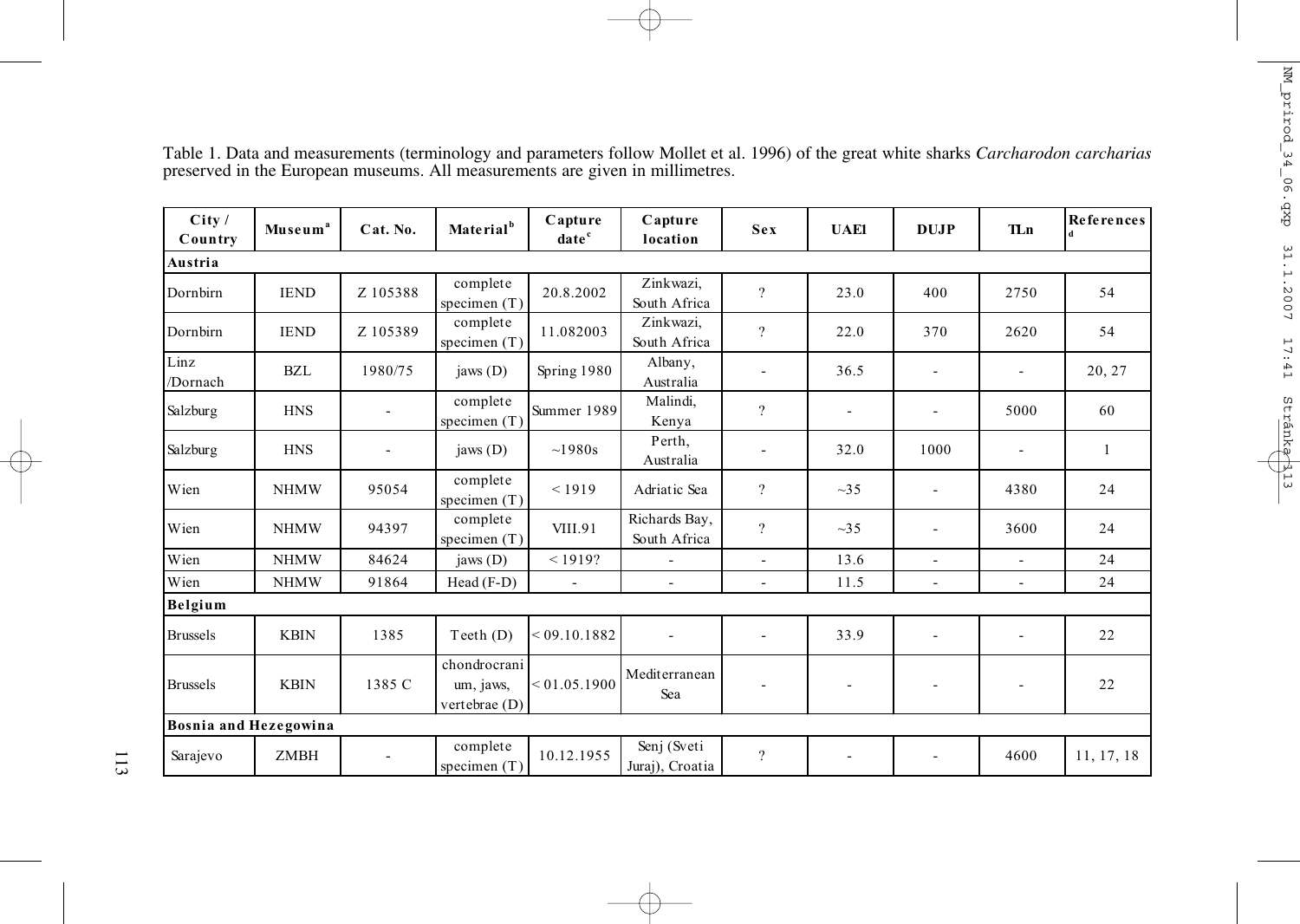| City/<br>Country | Museum <sup>a</sup> | Cat. No.                 | Material <sup>b</sup>      | Capture<br>date <sup>c</sup> | Capture<br>location      | Sex                      | <b>UAE1</b>              | <b>DUJP</b>              | <b>TLn</b>               | <b>References</b> |
|------------------|---------------------|--------------------------|----------------------------|------------------------------|--------------------------|--------------------------|--------------------------|--------------------------|--------------------------|-------------------|
| Croatia          |                     |                          |                            |                              |                          |                          |                          |                          |                          |                   |
| Rijeka           | <b>PMR</b>          | VP <sub>2</sub>          | complete<br>specimen $(T)$ | 29.08.1894                   | Bakar, Croatia           | $\overline{?}$           | 40.0                     | 750                      | 4700                     | 29, 31, 53        |
| Czechia          |                     |                          |                            |                              |                          |                          |                          |                          |                          |                   |
| Olomouc          | <b>VMO</b>          | ZO-2354                  | jaws $(D)$                 | < 1925                       | Atlantic Ocean           | $\overline{\phantom{a}}$ | 35.0                     | 920                      |                          | 43, 44            |
| Praha            | <b>NMP</b>          | P6V 5270                 | jaws (D)                   | $\overline{\phantom{a}}$     | $\blacksquare$           | $\mathbf{r}$             | 39.0                     | $\overline{\phantom{a}}$ |                          | 52                |
| Praha            | <b>NMP</b>          | P6V80544                 | jaws $(D)$                 | $\overline{a}$               | $\blacksquare$           | $\overline{\phantom{a}}$ | 39.7                     | $\blacksquare$           | $\overline{\phantom{a}}$ | 52                |
| Denmark          |                     |                          |                            |                              |                          |                          |                          |                          |                          |                   |
| København        | <b>ZMK</b>          | $\blacksquare$           | Teeth $(3)$ $(D)$          | $\overline{a}$               | Malta                    | $\overline{\phantom{a}}$ | $\blacksquare$           | $\overline{\phantom{a}}$ | $\overline{\phantom{a}}$ | 26                |
| København        | <b>ZMK</b>          | $\sim$                   | Teeth $(2)$ $(D)$          | $\qquad \qquad \blacksquare$ | $\overline{\phantom{a}}$ | $\overline{\phantom{a}}$ | $\overline{\phantom{a}}$ | -                        |                          | 26                |
| København        | <b>ZMK</b>          | $\sim$                   | jaws $(D)$                 | 1882                         | Algeri, Algeria          | $\sim$                   | L.                       | $\blacksquare$           | $\overline{\phantom{a}}$ | 26                |
| København        | <b>ZMK</b>          | $\overline{\phantom{0}}$ | jaws $(D)$                 | 1951                         | Banda Sea,<br>Indonesia  | $\overline{\phantom{a}}$ | $\blacksquare$           | $\blacksquare$           | $\overline{\phantom{a}}$ | 26                |
| France           |                     |                          |                            |                              |                          |                          |                          |                          |                          |                   |
| Grenoble         | <b>MHNG</b>         | OS.47                    | jaws(D)                    |                              |                          | $\mathbf{r}$             | 35.6                     | 850                      | $\sim$                   | 46                |
| Nîmes            | <b>MHNN</b>         | <b>BAC 132</b>           | complete<br>specimen $(T)$ | 1888                         | Grau du Roi,<br>France   | $\overline{?}$           | 18.4                     | $\overline{\phantom{a}}$ | 2505                     | 21                |
| Nîmes            | <b>MHNN</b>         | 6                        | Teeth $(3)$ (D)            | 11.10.1910                   | Grau du Roi,<br>France   | $\blacksquare$           | 29.0                     | $\overline{\phantom{a}}$ |                          | 21                |
| Nîmes            | <b>MHNN</b>         | 20                       | jaws (D)                   | $\overline{a}$               |                          | $\sim$                   | 26.0                     | $\overline{\phantom{a}}$ | $\blacksquare$           | 21                |
| Paris            | <b>MHNP</b>         | $a - 4669$               | complete<br>specimen (T)   |                              | $\sim$                   | $\overline{?}$           | $\blacksquare$           | $\overline{\phantom{a}}$ | 5000                     | 3                 |
| Paris            | <b>MHNP</b>         | $a - 7652$               | complete<br>specimen $(T)$ | $\blacksquare$               | La Réunion               | $\overline{?}$           | $\blacksquare$           | $\overline{\phantom{0}}$ | 4950                     | 3,60              |
| Paris            | <b>MHNP</b>         | a-9695                   | complete<br>specimen $(T)$ | $\overline{\phantom{a}}$     | Algeria                  | $\overline{\mathcal{L}}$ | $\overline{\phantom{a}}$ | $\overline{\phantom{a}}$ | 2340                     | 3                 |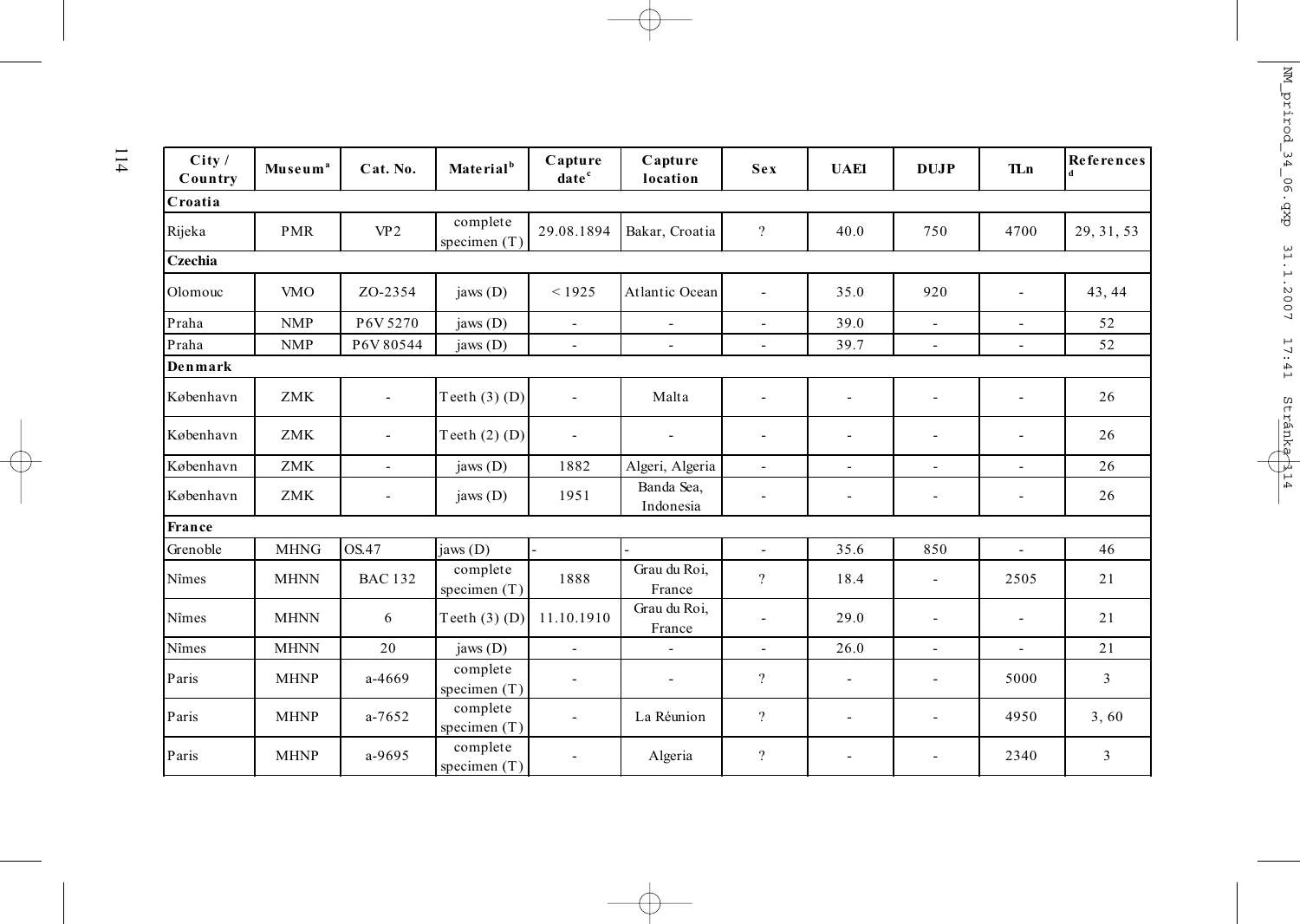| Paris        | <b>MHNP</b> | a-9922                   | jaws (D)                               | $\overline{\phantom{a}}$  | Algeria                      | $\overline{\phantom{a}}$ | $\mathbf{r}$             | $\omega$                 | $\sim$         | $\overline{3}$ |
|--------------|-------------|--------------------------|----------------------------------------|---------------------------|------------------------------|--------------------------|--------------------------|--------------------------|----------------|----------------|
| Paris        | <b>MHNP</b> | $ab-0002$                | jaws $(D)$                             | $\overline{\phantom{a}}$  | $\overline{\phantom{a}}$     | $\overline{\phantom{a}}$ | $\overline{\phantom{a}}$ | $\overline{\phantom{a}}$ | ÷              | 3              |
| Paris        | <b>MHNP</b> | ab-0003                  | jaws (D)                               | ÷,                        | ä,                           | L,                       | $\overline{\phantom{a}}$ | $\overline{a}$           | ä,             | 3              |
| Paris        | <b>MHNP</b> | ab-0004                  | jaws (D)                               | $\overline{\phantom{a}}$  | ÷,                           | $\blacksquare$           | $\overline{\phantom{a}}$ | $\blacksquare$           | ÷.             | 3              |
| Paris        | <b>MHNP</b> | $ab-0143$                | jaws (D)                               | $\blacksquare$            | $\overline{a}$               | $\overline{\phantom{a}}$ | $\overline{\phantom{a}}$ | $\overline{\phantom{a}}$ | $\blacksquare$ | 3              |
| Paris        | <b>MHNP</b> | $ab-0185$                | $4 \text{ teeth}$ (D)                  | 1889                      | La Seyne-sur-<br>Mer, France | ٠                        | $\overline{\phantom{a}}$ | $\blacksquare$           | ÷              | 3              |
| Paris        | <b>MHNP</b> | $ab-0195$                | rows of teeth<br>(D)                   | 05.1861                   | Sète, France                 | $\overline{a}$           | $\blacksquare$           | $\overline{\phantom{a}}$ | ÷.             | $\overline{3}$ |
| Paris        | <b>MHNP</b> | 1883-1118                | jaws $(L)$                             | $\mathbb{Z}^{\mathbb{Z}}$ | La Réunion                   | L,                       | $\blacksquare$           | ÷,                       | ÷.             | 3,60           |
| Paris        | <b>MHNP</b> | 1900-0246                | complete<br>specimen $(T)$             |                           | Senegal                      | $\overline{\phantom{a}}$ | $\overline{\phantom{a}}$ | ä,                       | ÷              | 3              |
| Paris        | <b>MHNP</b> | 2001-3289                | jaws (D)                               | 16.3.1976                 | Madagascar                   | ÷,                       | $\overline{a}$           | $\blacksquare$           | ÷.             | $\overline{3}$ |
| Germany      |             |                          |                                        |                           |                              |                          |                          |                          |                |                |
| Berlin       | <b>MNKB</b> | 32474                    | olfactory<br>capsule,<br>rostrum $(L)$ | 28.02.1899                | Indian Ocean                 | $\overline{\phantom{a}}$ |                          | $\blacksquare$           | ÷,             | 45             |
| Berlin       | <b>MNKB</b> | 32475                    | olfactory<br>capsule,<br>rostrum $(L)$ | 17.02.1899                | Sri Lanka                    | $\overline{\phantom{a}}$ | $\overline{\phantom{a}}$ | $\overline{\phantom{a}}$ | ۰              | 45             |
| Berlin       | <b>MNKB</b> | 31640                    | jaws $(D)$                             |                           | Atlantic Ocean               | ä,                       | 26.0                     | 530                      | 4100           | 38, 45         |
| Berlin       | <b>MNKB</b> | 33662                    | jaws (D)                               | $\mathcal{L}$             | $\blacksquare$               | L.                       | 34.5                     | 840                      | L.             | 45             |
| Frankfurt/M. | <b>SFN</b>  | $\overline{\phantom{a}}$ | complete<br>specimen $(T)$             | 1822                      | Napoli, Italy                | $\overline{\mathcal{C}}$ | ٠                        | $\overline{\phantom{a}}$ | 1500           | 19,37          |
| Italy        |             |                          |                                        |                           |                              |                          |                          |                          |                |                |
| Bologna      | <b>MACB</b> | <b>ACP 114</b>           | jaws $(D)$                             | 1827                      | Italy, Adriatic<br>Sea       | $\overline{\phantom{a}}$ | 33.0                     | 900                      | ÷,             | 14, 36         |
| Bologna      | <b>MACB</b> | $\overline{\phantom{a}}$ | jaws $(D)$                             | $\overline{\phantom{a}}$  | Italy, Adriatic<br>Sea $(?)$ |                          | 26.0                     | 630                      | ٠              | 32             |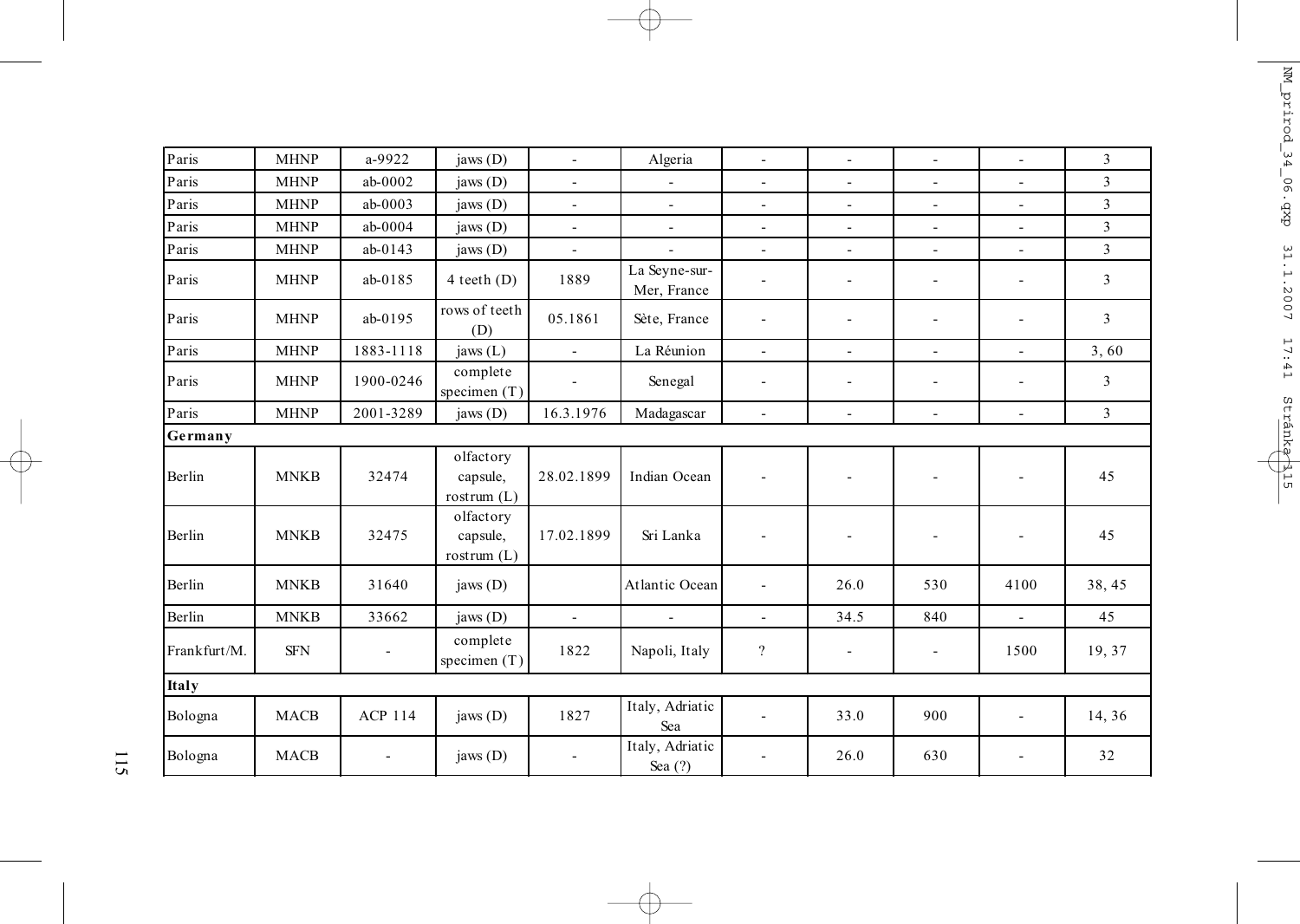| City /<br>Country | Museum <sup>a</sup> | Cat. No.      | Material <sup>b</sup>            | Capture<br>date <sup>c</sup> | Capture<br>location                | Sex                      | <b>UAE1</b>              | <b>DUJP</b>                  | <b>TLn</b>               | References         |
|-------------------|---------------------|---------------|----------------------------------|------------------------------|------------------------------------|--------------------------|--------------------------|------------------------------|--------------------------|--------------------|
| Calci             | <b>MSNT</b>         |               | chondrocrani<br>$um,$ jaws $(D)$ | ${}_{<1900}$                 |                                    |                          | 18.0                     | 365                          |                          | 14                 |
| Ferrara           | <b>MCSN</b>         | $\mathbf{r}$  | jaws $(D)$                       | $\omega$                     | $\mathbf{r}$                       | $\overline{\phantom{a}}$ | $\equiv$                 | $\omega$                     | $\mathbf{r}$             | 14                 |
| Firenze           | <b>MZF</b>          | 6032          | jaws $(D)$                       | 10.12.1891                   | Monterosso,<br>Italy               | $\overline{?}$           | 38.0                     | 1040                         | ~1000                    | 14, 56, 58         |
| Firenze           | <b>MZF</b>          | 6361          | jaws $(D)$                       | $\blacksquare$               | $\blacksquare$                     | $\overline{\phantom{a}}$ | 20.5                     | 495                          | $\sim$                   | 14,58              |
| Firenze           | <b>MZF</b>          | 5983          | complete<br>specimen $(T)$       | 1879                         | Viareggio,<br>Italy                | $\overline{?}$           | 25.5                     | $\overline{\phantom{a}}$     | 3080                     | 14, 23, 36,<br>58. |
| Firenze           | <b>MZF</b>          | 131           | complete<br>specimen $(T)$       | 06.1885                      | Port Jackson,<br>Australia         | $\overline{\mathcal{L}}$ | $\overline{\phantom{a}}$ | $\qquad \qquad \blacksquare$ | 3050 (FOR)               | 14,58              |
| Ganzirri          | <b>IIG</b>          | $\mathbf{r}$  | jaws $(D)$                       | 9.3.1965                     | Ganzirri, Italy                    | $\blacksquare$           | 31                       | $\mathbf{r}$                 | ~5600                    | 8                  |
| Genova            | <b>DTRG</b>         | ÷.            | jaws $(D)$                       | ÷.                           |                                    | ä,                       | 37.0                     | 980                          | $\mathbf{r}$             | 14                 |
| Genova            | <b>DTRG</b>         | $\mathbf{r}$  | jaws (D)                         | $\overline{a}$               | $\mathbf{r}$                       | $\overline{\phantom{a}}$ | 33.0                     | 710                          | $\omega$                 | 14                 |
| Genova            | <b>MCSNG</b>        | C.E. 31916    | jaws $(D)$                       | $\overline{\phantom{a}}$     | Tyrrhenian<br>Sea                  |                          | 38.5                     | 980                          | $\blacksquare$           | 14                 |
| Genova            | <b>MCSNG</b>        | C.E. 32695    | jaws $(D)$                       | 3.7.1935                     | Riva Trigoso,<br>Italy             |                          | 32.5                     | 810                          | ٠                        | 14                 |
| Genova            | <b>MCSNG</b>        | $\mathcal{L}$ | jaws $(D)$                       | $\mathbf{r}$                 |                                    | L.                       | 23.0                     | 540                          | $\blacksquare$           | 14                 |
| Genova            | <b>MCSNG</b>        | C.E. 27517    | complete<br>specimen $(T)$       | 1929                         | Golfo di<br>Genova<br>(Portofino?) | $\overline{?}$           | 33.5                     | $\overline{\phantom{a}}$     | 4000                     | 14, 36, 56         |
| Genova            | <b>MCSNG</b>        | C.E. 2056     | jaws $(D)$                       | 08.1857                      | Gulf of Mexico                     | ٠                        | 32.0                     | 780                          | ٠                        | 14                 |
| Livorno           | <b>MSNL</b>         | $\mathbf{r}$  | jaws $(D)$                       | $\mathbf{r}$                 | $\mathbf{r}$                       | $\overline{\phantom{a}}$ | 18.5                     | 438                          | $\mathbf{r}$             | 14                 |
| Milano            | <b>BAM</b>          | $\mathbf{r}$  | jaws $(D)$                       | < 1677                       | ä,                                 | $\blacksquare$           | 36.2                     | 1000                         | $\overline{\phantom{a}}$ | 2, 15, 55          |
| Modena            | <b>MSNM</b>         | PC-035/91     | jaws (D)                         | < 1881                       | $\overline{\phantom{a}}$           | $\overline{\phantom{a}}$ | 35.5                     | 980                          | $\mathbf{r}$             | 14, 30             |
| Modena            | <b>MSNM</b>         | $-0.53846154$ | jaws (D)                         | $\blacksquare$               | $\blacksquare$                     | $\overline{\phantom{a}}$ | 35.5                     | $\blacksquare$               | $\mathbf{r}$             | 14                 |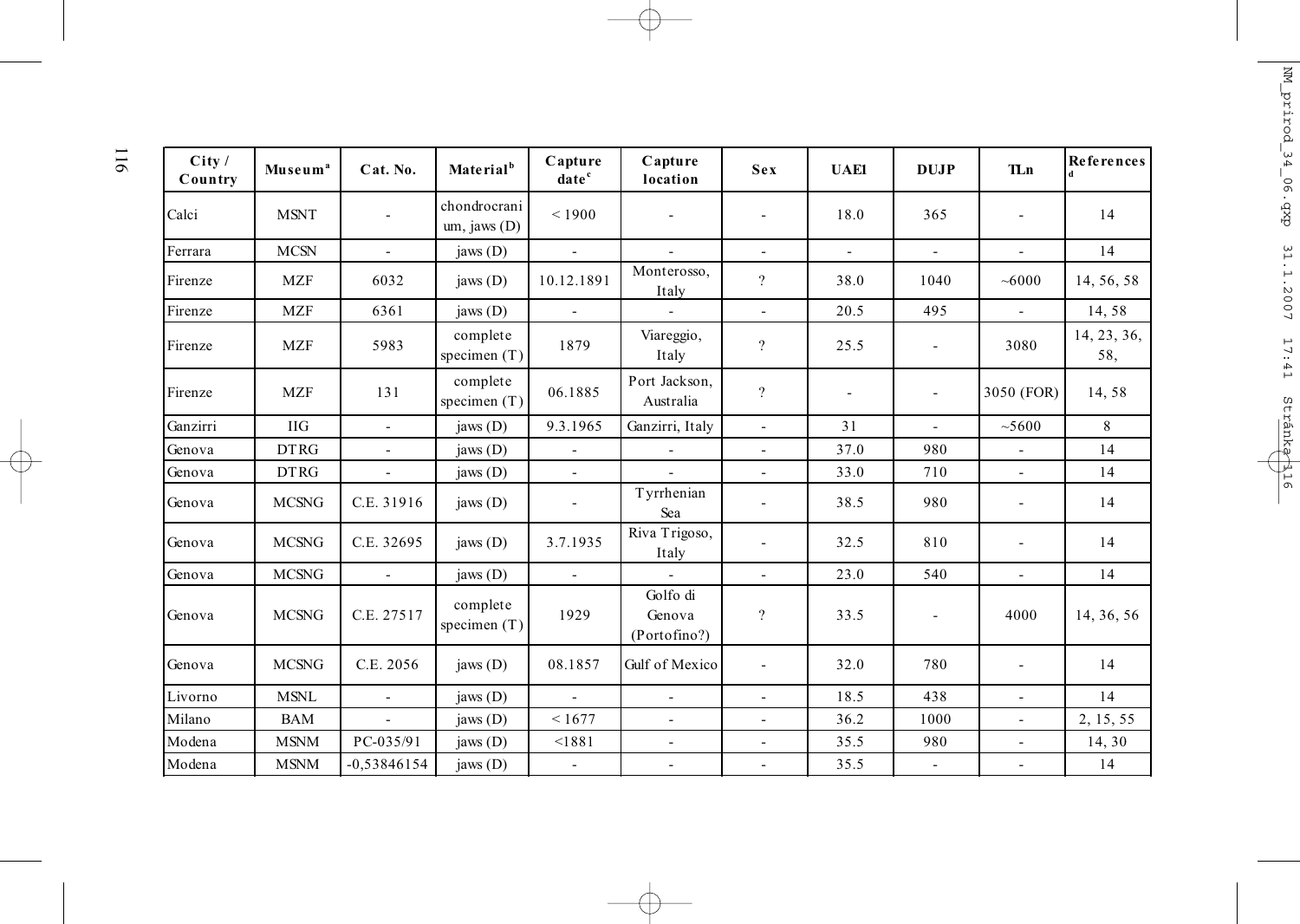| Modena           | <b>MSNM</b>  | $-0,53846154$ | complete<br>specimen $(T)$                      | 01.1883                  | Portofino,<br>Italy      | $\overline{?}$               | 38.5                     | $\sim$                   | 4300                     | 10, 14                   |
|------------------|--------------|---------------|-------------------------------------------------|--------------------------|--------------------------|------------------------------|--------------------------|--------------------------|--------------------------|--------------------------|
| Napoli           | <b>MZN</b>   | Z6431         | jaws $(D)$                                      | 1868 or 1872-<br>78?     | $\overline{\phantom{a}}$ | $\overline{\phantom{a}}$     | 21.4                     | 476                      |                          | 33, 40                   |
| Napoli           | <b>MZN</b>   | Z1113         | brain (L)                                       | 1868                     | $\blacksquare$           | $\blacksquare$               | $\blacksquare$           | $\blacksquare$           | ÷.                       | 33                       |
| Napoli           | <b>MZN</b>   | Z1194         | eye(L)                                          | 1876                     | $\overline{\phantom{a}}$ | $\overline{a}$               | $\mathbf{r}$             | $\overline{\phantom{a}}$ | ÷.                       | 33                       |
| Napoli           | <b>MZN</b>   | Z1244         | heart $(L)$                                     | 1876 or 1878             | $\overline{\phantom{a}}$ | $\qquad \qquad \blacksquare$ | $\overline{\phantom{a}}$ | $\overline{\phantom{a}}$ | ÷                        | 33                       |
| Padova           | <b>MZP</b>   | $\sim$        | complete<br>specimen $(T)$                      | 07.1824                  | Italy                    | $\overline{?}$               | $\overline{\phantom{a}}$ | $\blacksquare$           | 4900                     | 7, 10, 14,<br>36         |
| Palermo          | <b>MZDP</b>  | An-108        | jaws (D)                                        | $\mathbf{r}$             | Palermo, Italy           | $\overline{a}$               | $\blacksquare$           | $\sim$                   | $\overline{\phantom{a}}$ | 39                       |
| Palermo          | <b>MZDP</b>  | An-115        | jaws (D)                                        | $\mathbb{Z}^2$           | Palermo, Italy           | $\overline{a}$               | $\blacksquare$           | $\overline{\phantom{a}}$ | $\overline{\phantom{a}}$ | 39                       |
| Palermo          | <b>MZDP</b>  | An- $128$     | jaws (D)                                        | $\mathbb{Z}^2$           | Palermo, Italy           | $\overline{\phantom{a}}$     | $\blacksquare$           | $\overline{\phantom{a}}$ | $\overline{\phantom{a}}$ | 39                       |
| Palermo          | <b>MZDP</b>  | An-145        | jaws $(D)$                                      | $\mathbf{r}$             | Palermo, Italy           | $\blacksquare$               | $\blacksquare$           | $\blacksquare$           | L.                       | 39                       |
| Palermo          | <b>MZDP</b>  | An- $80$      | jaws (D)                                        | $\overline{\phantom{a}}$ | Palermo, Italy           | $\mathbb{L}$                 | $\blacksquare$           | $\sim$                   | ÷.                       | 39                       |
| Reggio<br>Emilia |              | 14-4527       | jaws $(D)$                                      | ${}_{\leq 1800}$         | $\overline{\phantom{a}}$ | $\overline{\phantom{a}}$     | $\overline{\phantom{a}}$ | $\overline{\phantom{a}}$ | $\overline{\phantom{a}}$ | 14                       |
| Reggio<br>Emilia | <b>MCRE</b>  | 11-4?4        | jaws (D)                                        | < 1863                   | $\overline{\phantom{a}}$ | ÷,                           | 28.0                     | 600                      |                          | 14                       |
| Roma             | <b>MACR</b>  | 111-167       | jaws (D)                                        | $\blacksquare$           | $\overline{\phantom{a}}$ | $\overline{\phantom{a}}$     | 27.5                     | 635                      | $\blacksquare$           | 14                       |
| Roma             | <b>MACR</b>  | 111-95        | chondrocrani<br>um, jaws,<br>vertebrae (D)      | Early<br>02.1839         | Civitanova,<br>Italy     | $\overline{\phantom{a}}$     | 38.0                     | 1110                     | ~1000                    | 5, 10, 13,<br>14, 34, 59 |
| Roma             | <b>MACR</b>  | $\ldots$      | brain (L)                                       | $\overline{\phantom{a}}$ | $\mathbf{r}$             | $\blacksquare$               | $\blacksquare$           | $\sim$                   | ÷.                       |                          |
| Torino           | <b>MNSNT</b> | 612           | chondrocrani<br>um, jaws $(D)$                  |                          | $\overline{\phantom{a}}$ | $\overline{\phantom{a}}$     | 39.5                     | 940                      |                          | 14                       |
| Trieste          | <b>MCSNT</b> |               | complete<br>specimen<br>(T),<br>vertebrae $(D)$ | 29.5.1906                | Kvarner,<br>Croatia      | $\overline{\cdot}$           | 38.7                     | $\overline{\phantom{a}}$ | 5220                     | 14                       |

117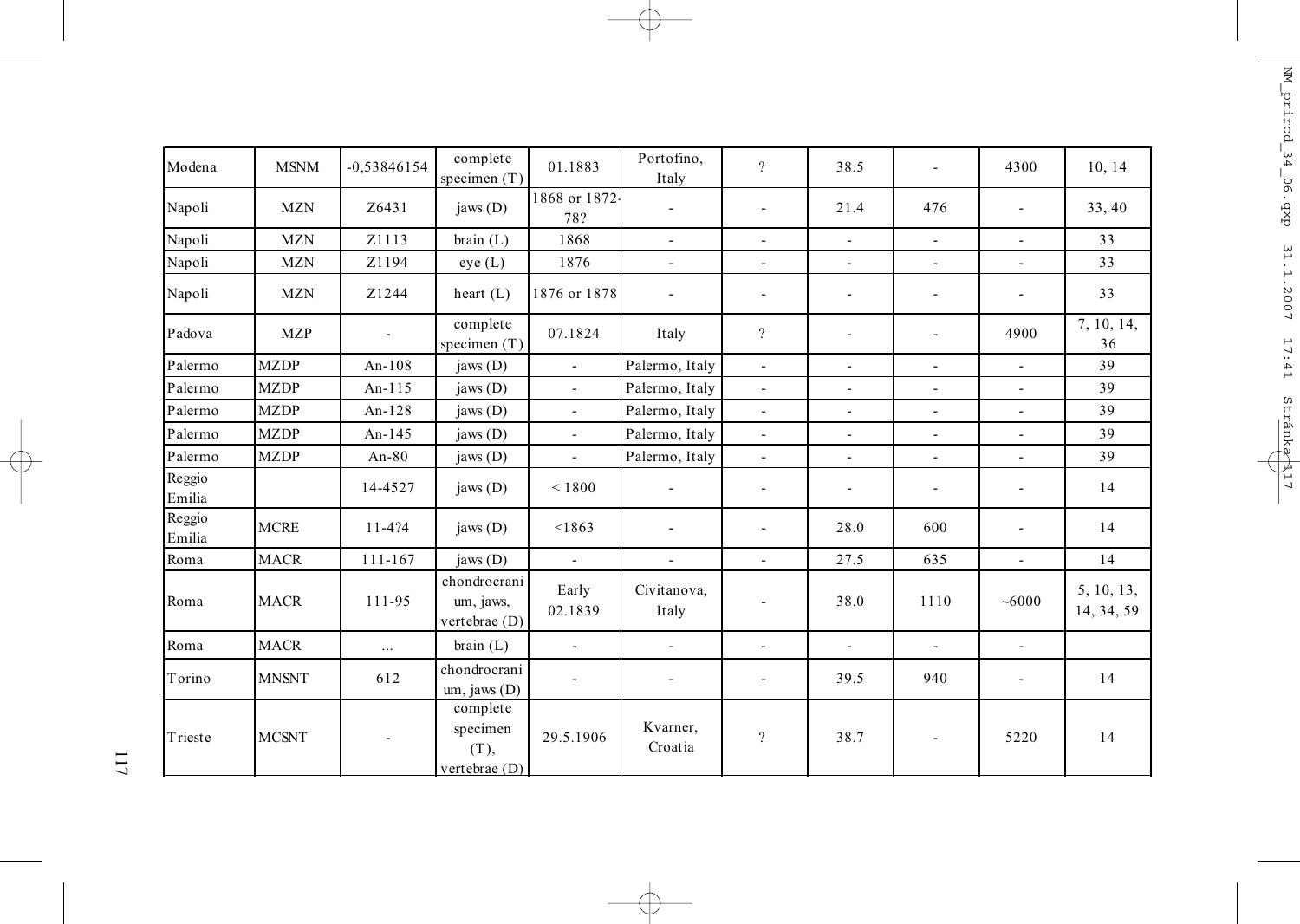| City /<br>Country      | Museum <sup>a</sup> | Cat. No.                  | Material <sup>b</sup>      | Capture<br>date <sup>c</sup> | Capture<br>location      | Sex                      | <b>UAE1</b>              | <b>DUJP</b>              | <b>TLn</b>               | References<br>d |
|------------------------|---------------------|---------------------------|----------------------------|------------------------------|--------------------------|--------------------------|--------------------------|--------------------------|--------------------------|-----------------|
| Trieste                | <b>MCSNT</b>        | $\mathbf{r}$              | jaws $(D)$                 | $\mathbf{r}$                 | Adriatic Sea             | $\mathbf{r}$             | 29.0                     | 790                      | $\sim$                   | 14              |
| Venezia                | <b>MCSNV</b>        | 2039                      | complete<br>specimen $(T)$ | 1902                         | Trieste, Italy           | $\overline{?}$           |                          | ٠                        | 3750                     | 14, 35          |
| Venezia                | <b>MCSNV</b>        | 4960 Ist.<br>V.S.L.A. 133 | jaws $(D)$                 | < 1900                       | ÷,                       | Ξ.                       | 25.0                     | 520                      | $\overline{\phantom{a}}$ | 14, 35, 57      |
| Monaco                 |                     |                           |                            |                              |                          |                          |                          |                          |                          |                 |
| Monaco                 | <b>MOM</b>          | P0I-4254                  | jaws $(D)$                 | 1909                         | Camargue,<br>France      |                          | 39.0                     | 1070                     | $\overline{\phantom{a}}$ | 6, 13           |
| Monaco                 | <b>MOM</b>          | P0I-4253                  | jaws $(D)$                 | < 1909                       | Martigues,<br>France     |                          | 29.0                     | 780                      | $\overline{\phantom{a}}$ | 6, 13, 50       |
| Monaco                 | <b>MOM</b>          | ÷.                        | teeth                      | $\blacksquare$               | L,                       | $\overline{a}$           | $\sim$                   | ÷,                       | $\overline{\phantom{a}}$ |                 |
| Romania                |                     |                           |                            |                              |                          |                          |                          |                          |                          |                 |
| Bucure <sup>o</sup> ti | <b>MNIN</b>         | $\blacksquare$            | complete<br>specimen $(T)$ |                              | Zanzibar                 | $\overline{?}$           | $\overline{\phantom{a}}$ | $\overline{\phantom{a}}$ | 3500                     | 60              |
| Spain                  |                     |                           |                            |                              |                          |                          |                          |                          |                          |                 |
| Barcelona              | MZB                 | 82-5316<br>82-5317        | teeth $(2)$                | <16.12.1912                  | Vilasar de Mar,<br>Spain | $\overline{a}$           |                          | L,                       | 4710                     | $\overline{4}$  |
| <b>Sweden</b>          |                     |                           |                            |                              |                          |                          |                          |                          |                          |                 |
| Stockolm               | <b>NRM</b>          | 8968                      | $-L$ )                     | <1975                        | Genova, Italy            | $\overline{a}$           | $\sim$                   | $\overline{a}$           | $\overline{a}$           | 41              |
| Stockolm               | <b>NRM</b>          | 48416                     | $-$ (D)                    | $\overline{\phantom{a}}$     | $\sim$                   | $\overline{\phantom{a}}$ | $\overline{\phantom{a}}$ | $\sim$                   | $\mathbf{r}$             | 41              |
| Switzerland            |                     |                           |                            |                              |                          |                          |                          |                          |                          |                 |
| Bern                   | <b>NMBe</b>         | 1033139                   | jaws $(D)$                 |                              |                          | $\blacksquare$           | 38.0                     | 980                      | $\mathbf{r}$             | 28              |
| Lausanne               | <b>MCZL</b>         | $\sim$                    | complete<br>specimen (C)   | 13.10.1956                   | Séte, France             | $\overline{?}$           | 40.0                     | ÷,                       | 5650                     | 12, 16, 47      |
| <b>United Kingdom</b>  |                     |                           |                            |                              |                          |                          |                          |                          |                          |                 |
| <b>Bristol</b>         | <b>BMAG</b>         | Ad4664                    | jaws $(D)$                 | $\overline{\phantom{a}}$     | $\sim$                   | $\blacksquare$           | 35.0                     | 673                      | $\blacksquare$           | 48, 51          |
| Glasgow                | <b>GLAHM</b>        | 116976                    | jaws $(D)$                 | $\blacksquare$               | $\overline{\phantom{a}}$ | ÷,                       | 35.0                     | 643                      | $\overline{\phantom{a}}$ | 25              |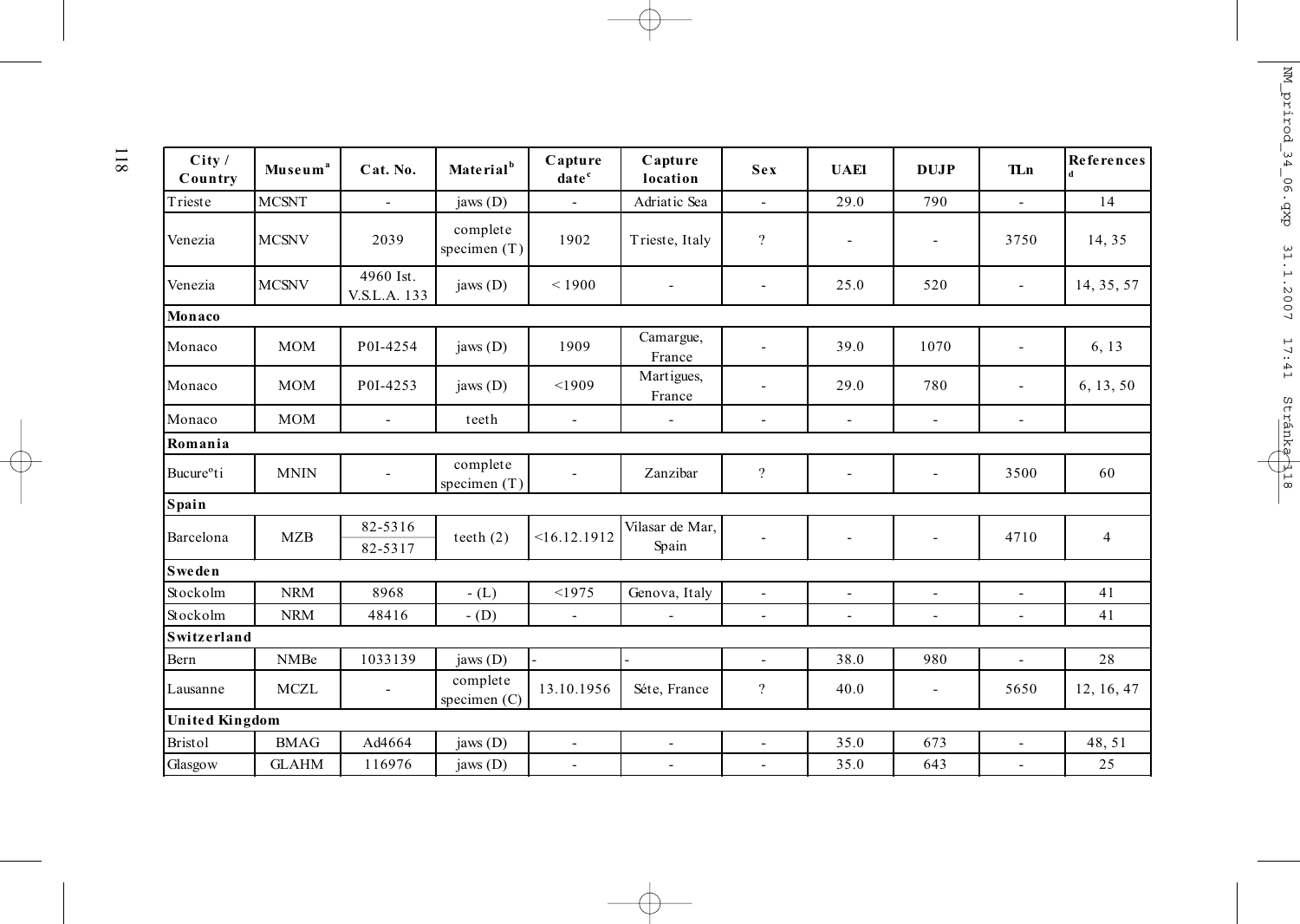| City/<br>Country | Museum <sup>a</sup> | Cat. No.           | Material <sup>b</sup>      | Capture<br>date <sup>c</sup> | Capture<br>location         | <b>Sex</b>               | <b>UAE1</b>              | <b>DUJP</b>              | <b>TLn</b> | <b>References</b> |
|------------------|---------------------|--------------------|----------------------------|------------------------------|-----------------------------|--------------------------|--------------------------|--------------------------|------------|-------------------|
| London           | <b>BMNH</b>         | 1850.9.5.3.        | complete<br>specimen $(T)$ | < 1849                       | Cape Seas,<br>South Africa  | $\mathcal{D}$            | 18.3                     | 360                      | 1980       | 9, 42             |
| London           | <b>BMNH</b>         | 1851.11.10.7<br>9. | jaws $(D)$                 |                              | ۰                           | ٠                        |                          | 1171                     |            | 42                |
| London           | <b>BMNH</b>         | 1905.12.2.2.       | jaws $(D)$                 | 18.9.1902                    | (Firenze)<br>market, Italy) | $\mathcal{P}$            | 13.2                     | $\sim$                   |            | 42                |
| London           | <b>BMNH</b>         | 2005.11.21.1.      | jaws $(D)$                 | < 1870                       | Port Fairy,<br>Australia    | ٠                        | 48.1                     | 1190                     |            | 42, 49            |
| London           | <b>BMNH</b>         | 2005.11.21.2.      | jaws $(D)$                 |                              | ۰                           | $\overline{\phantom{0}}$ | 24.0                     | 620                      |            | 42                |
| London           | <b>BMNH</b>         | 2005.11.21.3       | jaws $(D)$                 |                              | Australia (?)               | ٠                        | $\overline{\phantom{a}}$ | $\overline{\phantom{a}}$ |            | 42                |
| London           | <b>BMNH</b>         | 2005.11.21.4.      | jaws $(D)$                 | $\overline{\phantom{0}}$     | ۰                           | ٠                        | -                        | ٠                        | -          | 42                |

<sup>a</sup> See museum acronyms.

 $b$  T = taxidermied, D = dried, F-D = freeze-dried, L = liquid, C = cast.

c Format: dd.mm.yyyy

d References: 1 - A. Bryk (pers. comm.), 2 - Anonymous (1640-1660), 3 - B. Séret (pers. comm.), 4 - Barrull (1993-1994), 5 - Bonaparte (1839), 6 - Bruni & Würtz (2002), 7 - Canestrini (1874), 8 - Celona et al. (2001), 9 - Compagno (2001), 10 - Condorelli et al. (1909), 11 - D. Kotrošan (pers. comm.), 12 - de Beaumont (1957), 13 - De Maddalena (1999), 14 - De Maddalena (2000a), 15 - De Maddalena (2005), 16 - De Maddalena et al. (2003), 17 - urović & Obratil (1984), 18 - urović & Obratil (1989), 19 - F. Krupp (pers. comm.), 20 - G. Aubrecht (pers. comm.), 21 - G. Gory (pers. comm.), 22 - G. Lenglet (pers. comm.), 23 - Giglioli (1880), 24 - H. Wellendorf (pers. comm.), 25 - J. Liston (pers. comm.), 26 - J. Nielsen (pers. comm.), 27 - J. Plass (pers. comm.), 28 - K. Grossenbacher (pers. comm.), 29 - Kovačić (1998), 30 - Lawley (1881), 31 - M. Kovačić (pers. comm.), 32 - M. Zuffa (pers. comm.), 33 - Maio et al. (2005), 34 - Metaxà (1839), 35 - Mizzan (1994), 36 - Mojetta et al. (1997), 37 - Müller & Henle (1838), 38 - Müller & Henle (1839), 39 - Museo di Zoologia Doderlein website, 40 - N. Maio (pers. comm.), 41 - Naturhistoriska riksmusee website, 42 - O. Crimmen (pers. comm.), 43 - Oliva (1959), 44 - P. Adamik (pers. comm.), 45 - P. Bartsch (pers. comm.), 46 - P. Candegabe (pers. comm.), 47 - Quignard et al. (1962), 48 - R. Rowson (pers. comm.), 49 - Randall (1987), 50 - Roule (1912), 51 - S. Trebilcock (pers. comm.), 52 - Šanda & De Maddalena (2004), 53 - Soldo & Jardas (2002), 54 - T. Sohm (pers. comm.), 55 - Terzago & Scarabelli (1677), 56 - Tortonese (1956), 57 - Trois (1900), 58 - Vanni (1992), 59 - Vinciguerra (1890), 60 - Zuffa et al. (2002).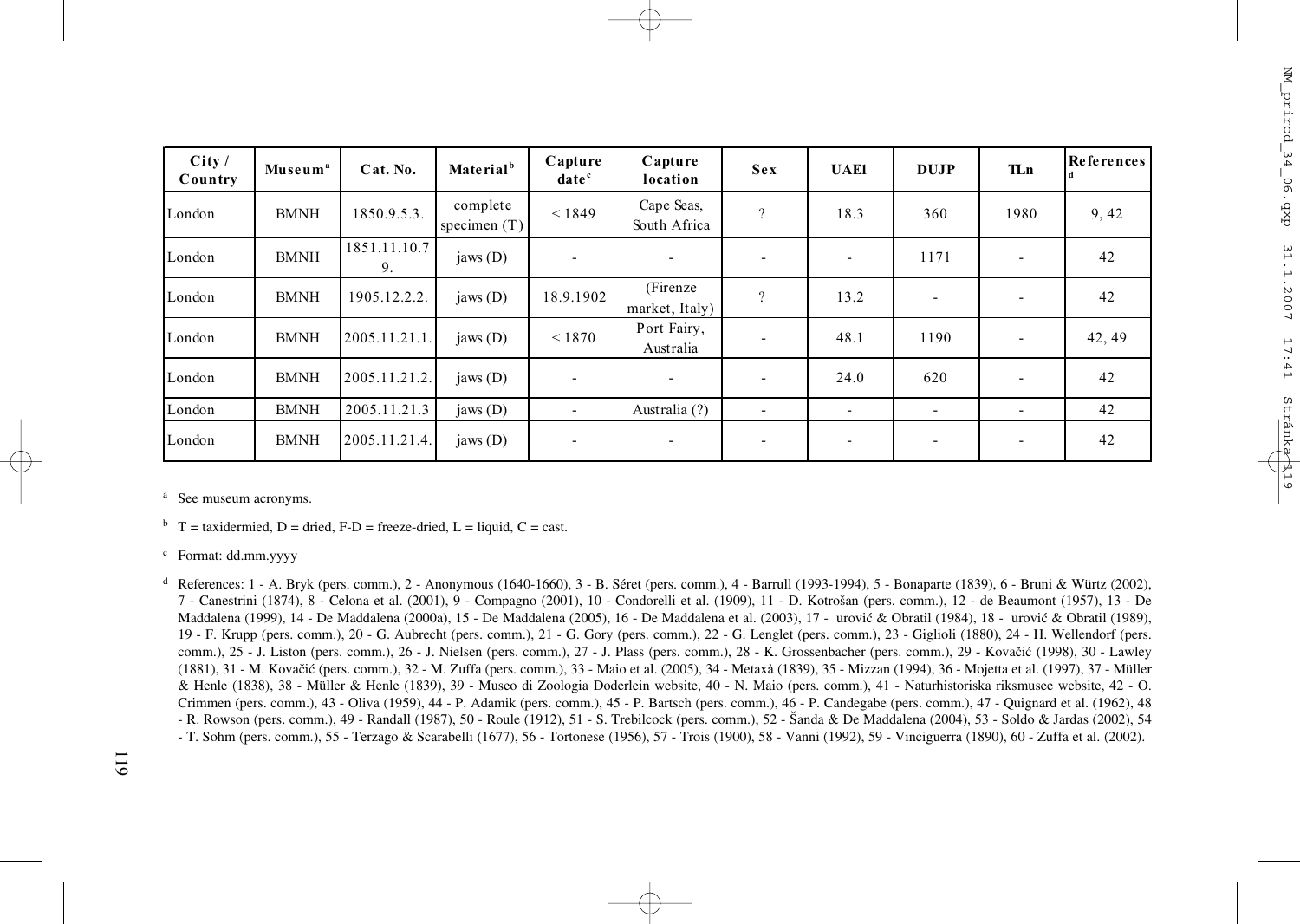

**Fig. 2. 460 cm long, taxidermied female white shark preserved in the Zemaljski muzej Bosne i Hercegovine, in Sarajevo, Bosnia and Herzergovina (without cat. no.). Photo courtesy of the Zemaljski muzej Bosne i Hercegovine.**

world-wide that has been reconstructed directly from a whole specimen. The model features the original fins and teeth. This specimen, captured off Sète, France, on 13 October 1956, is one of the three largest white sharks ever measured accurately (De Maddalena et al. 2003).

The largest taxidermied specimen is the 522 cm female preserved in MCSNT in Trieste, Italy, captured on 29 May 1906 in the Kvarner Gulf, Croatia (De Maddalena 2000a,b). This specimen may be the second largest world-wide taxidermied white shark, exceeded only by the 530 cm female preserved in the Victor Sadowsky Museum of Cananéia, Brazil



**Fig. 3. 522 cm long, taxidermied female white shark preserved in the Museo Civico di Storia Naturale of Trieste, Italy (without cat. no.). Photo by Alessandro De Maddalena.**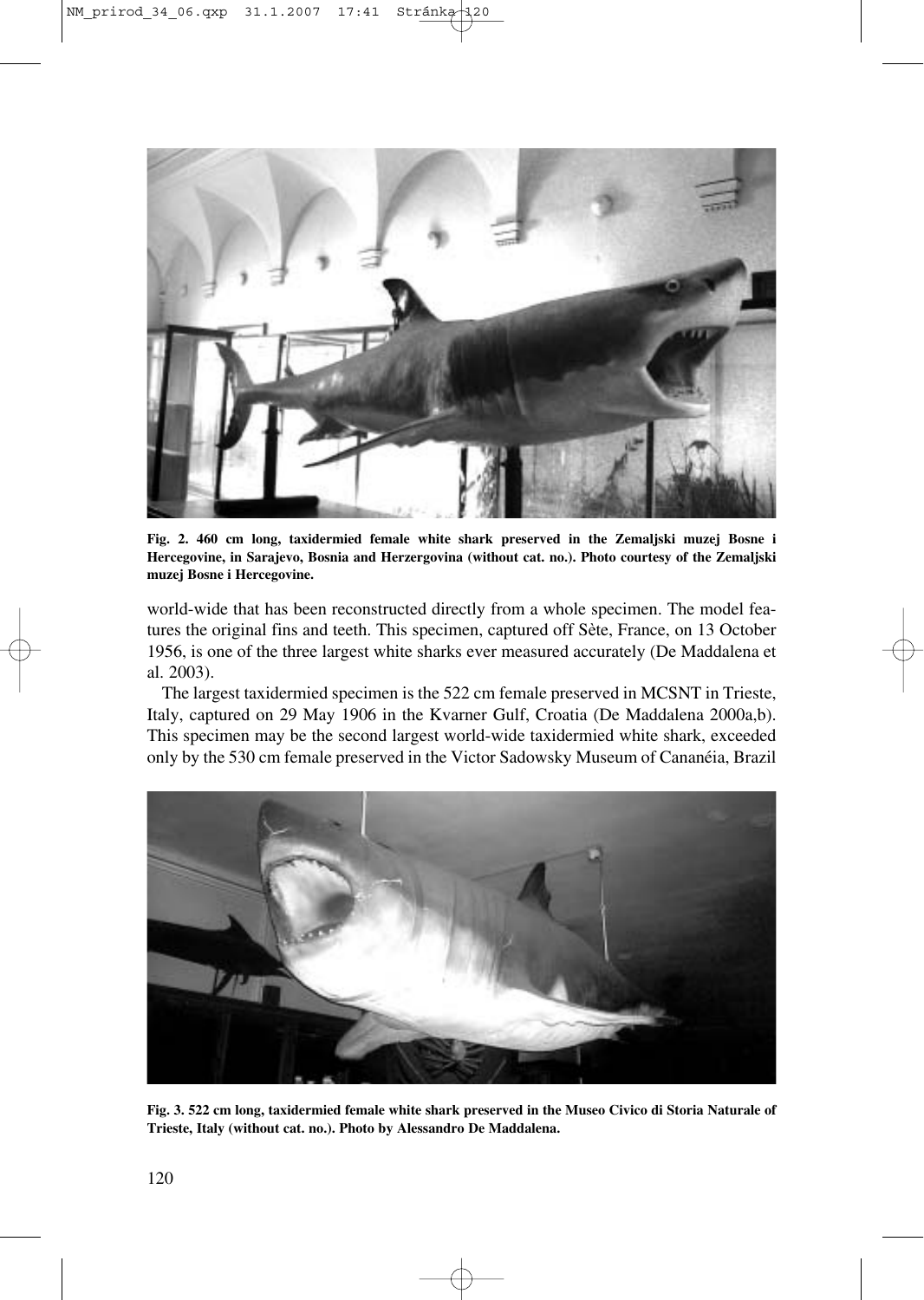

**Fig. 4. Recently restored 375 cm, taxidermied male white shark preserved in the Museo Civico di Storia Naturale of Venice, Italy (cat. no. 2039). Photo courtesy of the Museo Civico di Storia Naturale of Venezia.**

(Arfelli & Amorim 1993). Other two huge taxidermied specimens preserved in Europe reach a 5 m total length: the 500 cm female preserved in MNHN in Paris, France, without capture date and location (B. Séret, pers. comm.), and the 500 cm male preserved in HNS in Salzburg, Austria, captured off Malindi, Kenya, in summer 1989 (Zuffa et al. 2002). The latter is also one of the largest male white sharks ever recorded world-wide.

The 150 cm long taxidermied female preserved in SFN in Frankfurt am Main, Germany, caught in 1822 off Napoli, Italy (Müller & Henle 1838, F. Krupp, pers. comm.), has been identified as the smallest white shark preserved in any European museum. Other very young specimens are a 198 cm taxidermied female preserved in BMNH in London, United Kingdom, caught off the Cape, South Africa, before 1849 (Compagno 2001, O. Crimmen, pers. comm.), and a similar-sized specimen caught before  $20<sup>th</sup>$  century in an unknown location, of which the chondrocranium and the jaws are preserved in MSNT in Calci, Italy (De Maddalena 2000a).

The measurements of white shark teeth and jaws collected in this work reconfirmed what emerged from the data presented by Mollet et al. (1996) and De Maddalena (2000a), that the size of teeth and jaws is not a reliable index for estimation of the size of large or medium-sized white sharks. That can be clearly seen taking into consideration for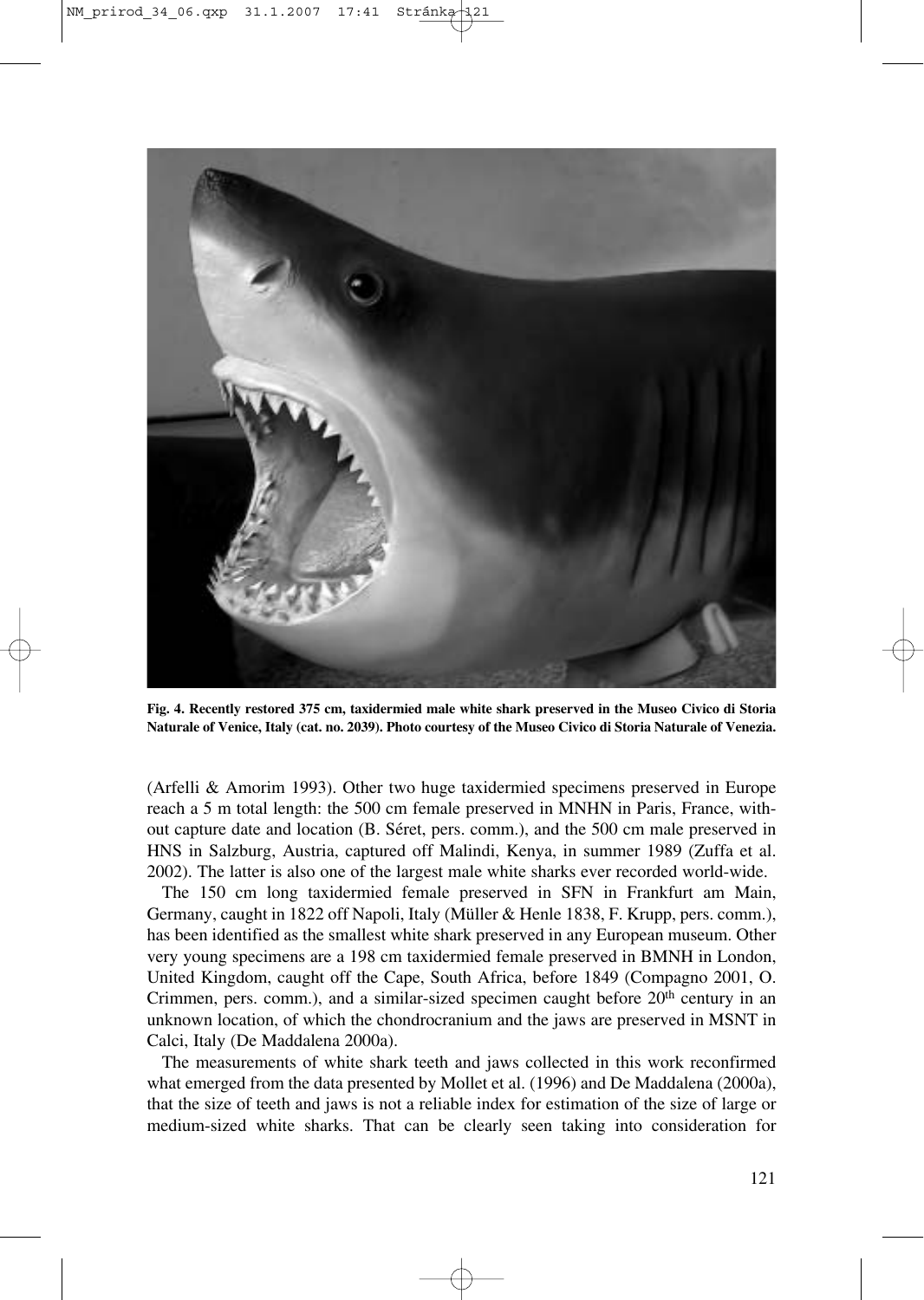example the 565 cm female preserved in MCZL in Lausanne, Switzerland, and the 470 cm female preserved in PMR in Rijeka, Croatia, both having a 4,0 cm UAE1 despite their notable difference in total length.

## **CONCLUSIONS**

Populations of great white sharks are decreasing in all oceans because of human activities. Therefore the numerous white sharks preserved in European museums represent precious material for researchers studying sharks worldwide, and may be of noticeable importance for future studies. It is hoped that the material now in an inadequate preservation state will be properly restored. It is also important that the material is very attentively stored, in order to avoid cases of theft, such as those occurred in the museums of Firenze, Venezia and Lausanne, where in the past teeth have been stolen with the consequence of great damage to the specimens. The danger is that these kinds of episodes may increase as *C. carcharias* becomes more and more rare and its jaws and teeth reach higher prices on the market.

## ACKNOWLEDGMENTS

Very special thanks to all the people that offered their help in collecting data and general information for this work: Peter Adamik, Luca Altichieri, Ivano Anzaloni, Gerhard Aubrecht, Enrico Banfi, Peter Bartsch, Emilio Balletto, David C. Bernvi Andrea Bryk, Michèle Bruni, Philippe Candegabe, Ernesto Capanna, Silvia Chicchi, Oliver Crimmen, Pascal Deynat, Luciano De Nicolao, Sergio Dolce, Giuliano Doria, Donatella Foddai, Nicola Franzese, Elena Gavetti, Olivier Glaizot, Gérard Gory, Kurt Grossenbacher, Ernst Hofinger, Drazen Kotrošan,



**Fig. 5. 150 cm long, taxidermied female white shark preserved in the Senckenberg Forschungsinstitut und Naturmuseum of Frankfurt am Main, Germany (without cat. no.). Photo courtesy of the Senckenberg Forschungsinstitut und Naturmuseum of Frankfurt am Main.**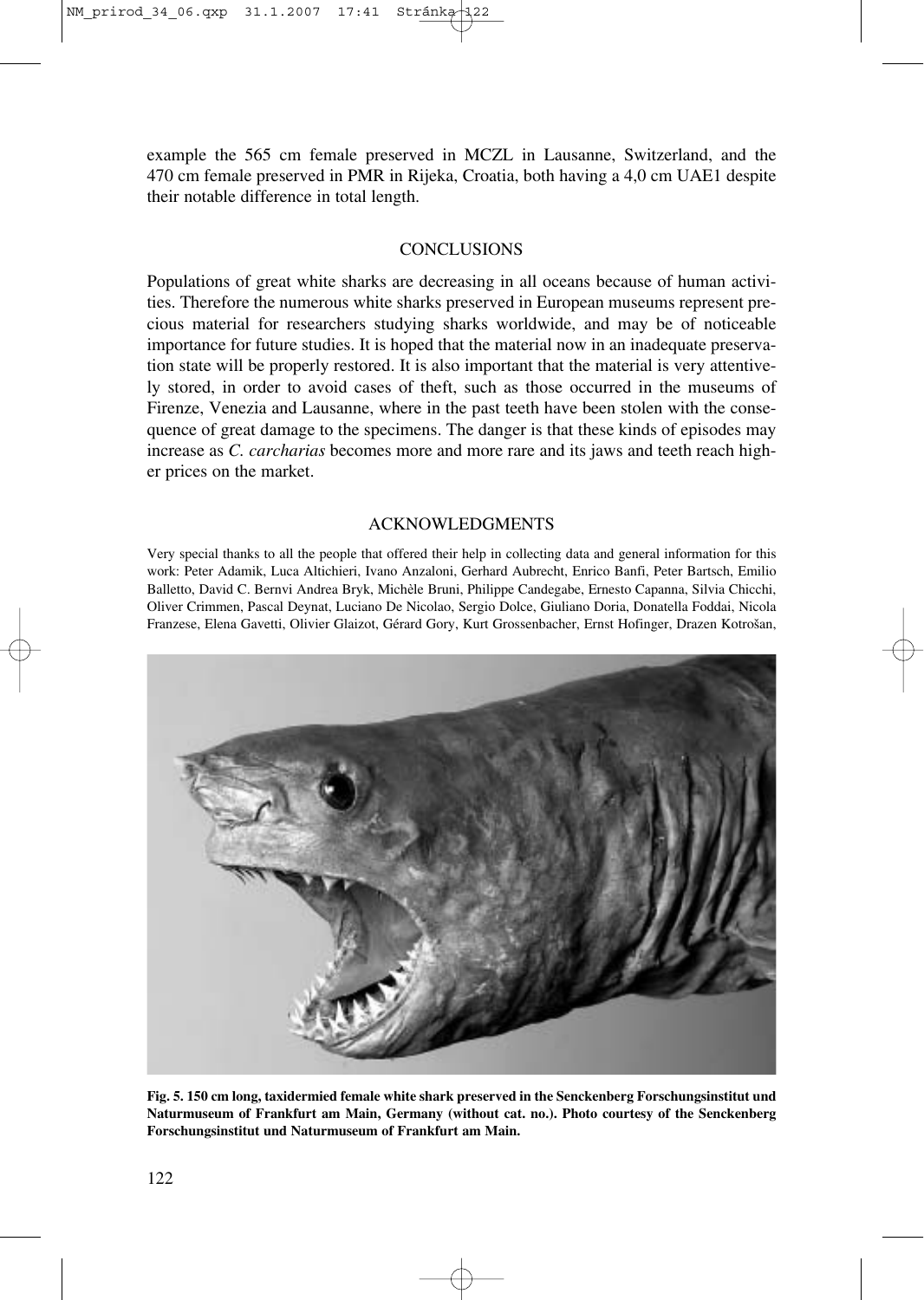

**Fig. 6. White shark jaws preserved in the Haus der Natur of Salzburg, Austria (without cat. no.). Photo by Alessandro De Maddalena.**

Marcelo Kovačić, Friedhelm Krupp, Boris Krystufek, Georges Lenglet, Jeff Liston, Nicola Maio, Riccardo Manni, Gianni Marangoni, Mario Marconi, Adelaide Mastandrea, Mario Mazza, Alessandro Minelli, Daniela Minelli, Luca Mizzan, Jiří Moravec, Alessandro Morescalchi, Marco Maria Navoni, Jørgen Nielsen, Guy Oliver, Peter Psomadakis, Lidia Orsi Relini, Carlo Pesarini, Jürgen Plass, Michela Podestà, Marta Poggesi, Roberto Poggi, Alberto Luca Recchi, Giulio Relini, Carlotta Rindone, Rhian Rowson, Radek Šanda, Maurizio Sarà, Fabrizio Serena, Bernard Séret, Paolo Sibille, Thomas Sohm, Tiziano Storai, Paolo Tongiorgi, Sam Trebilcock, Stefano Vanni, Helmut Wellendorf, Marco Zuffa and Marco Zuffi. Special thanks to Bill Heim, who kindly edited the English text of the manuscript. I also thank the referees for their helpful comments. Particular thanks go to my wife Alessandra and my son Antonio.

#### **REFERENCES**

- Anonymous, 1640-1660: Volume a disegni colorati rappresentanti oggetti del Museo Settala ceduto dalla Biblioteca di Brera alla Biblioteca Ambrosiana dietro convenuto compenso come da atti. Il 6 Luglio 1907. [Illustrated catalogue of the Settala Museum given from the Brera Library to the Ambrosiana Library observing the terms of payment agreed. On 6 July 1907.] [In Italian.]
- Arfelli C.A. & Amorim A.F., 1993: Notes on the white shark (*Carcharodon carcharias*) caught off Cananéia, Săo Paulo-Brazil. Abstract American Elasmobranch Society Meeting, The University of Texas at Austin, 27 May-2 June 1993.
- Barrull J., 1993-1994: Cita histórica de tiburón blanco *Carcharodon carcharias* (Linnaeus, 1758), en el Mar Catalán (Mar Mediterráneo), documentada con dientes de la mandíbula. [Historical record of the great white shark *Carcharodon carcharias* (Linnaeus, 1758) in the Catalan Sea (Mediterranean Sea) testimonied by teeth.] – Miscellŕnia Zoolňgica 17: 283-285. [In Spanish.]
- Bonaparte C., 1839: Iconografia della fauna italica per le quattro classi degli animali vertebrati. Tomo III. Pesci. [Iconography of the Italian fauna for the four classes of the vertebrate animals.] – Roma: Tipografia Salviucci. [In Italian.]
- Bruni M. & Würtz M., 2002: The Chondrichthyan fish collection of the Oceanographic Museum of Monaco: history and present status. – In: Vacchi M., La Mesa G., Serena F. & Sčret B. (eds.): Proc. 4<sup>th</sup> European Elasmobranch Association Meeting, Livorno (Italy), 2000. 49-63. Rome: ICRAM, ARPAT & SFI.
- Canestrini G., 1874: Fauna d'Italia. Parte terza. Pesci. [Fauna of Italy. Part 3. Fishes.] Milano: Vallardi, 208 pp. [In Italian.]
- Celona A., Donato N. & De Maddalena A., 2001: In relation to the captures of a great white shark *Carcharodon carcharias* (Linnaeus, 1758) and a shortfin mako, *Isurus oxyrinchus* Rafinesque, 1809 in the Messina Strait. – Annales, Series Historia Naturalis 11(1): 13-16.
- Compagno L.J.V., 2001: Sharks of the World. Volume 2. FAO Species Catalogue for Fishery Purposes 1(2): 100 pp.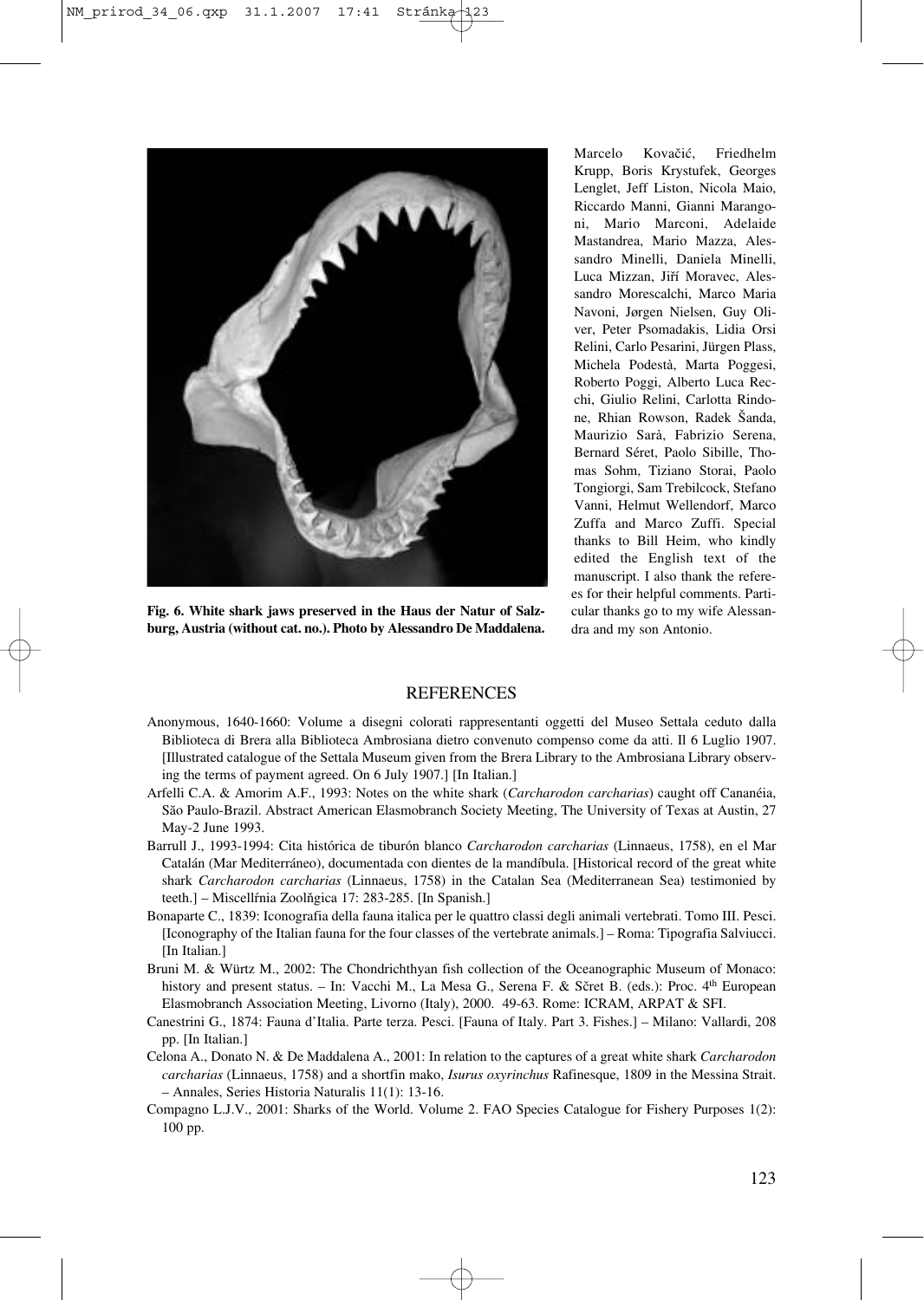- Condorelli M. & Perrando G.G, 1909: Notizie sul *Carcharodon carcharias* L., catturato nelle acque di Augusta e considerazioni medico-legali sui resti umani trovati nel tubo digerente. [On the *Carcharodon carcharias* L. caught off Augusta and medic-legal considerations on the human remains found in its digestive system.] – Bollettino della Società Zoologica Italiana 1909: 164-183. [In Italian.]
- De Beaumont J., 1957: Rapport des conservateurs pour l'année 1956. Musées d'historie naturelle de Lausanne. [Report of the curators for the year 1956. Natural History Museum of Lausanne.] - Lausanne: Musées d'Historie Naturelle de Lausanne, 6 pp. [In French.]
- De Maddalena A., 1998: Il piů grande esemplare italiano di squalo bianco, *Carcharodon carcharias* (Linnaeus, 1758) individuato nei reperti conservati presso il Museo di Anatomia Comparata dell'Università "La Sapienza" di Roma. [The largest italian white shark, *Carcharodon carcharias* (Linnaeus, 1758) preserved in the Comparative Anatomy Museum of the "La Sapienza" University in Rome] – Museologia Scientifica 15(2): 195-198. [In Italian.]
- De Maddalena A., 1999: Records of the great white shark in the Mediterranean Sea. Milan: privately published, 54 pp.
- De Maddalena A., 2000a: Sui reperti di 28 esemplari di squalo bianco, *Carcharodon carcharias* (Linnaeus, 1758), conservati in musei italiani. [On 28 great white sharks, *Carcharodon carcharias* (Linnaeus, 1758), preserved in Italian museums.] – Annali del Museo Civico di Storia Naturale "G. Doria", (Genova) 93: 565-605. [In Italian.]
- De Maddalena A., 2000b: Historical and contemporary presence of the great white shark *Carcharodon carcharias* (Linnaeus, 1758), in the Northern and Central Adriatic Sea. – Annales, Series Historia Naturalis 10(1): 3-18.
- De Maddalena A., 2002: Lo squalo bianco nei mari d'Italia. [The great white shark in italian waters.] Formello: Ireco, 144 pp. [In Italian.]
- De Maddalena A., 2005: The great white shark, *Carcharodon carcharias* (Linnaeus, 1758) of the Settala Museum in Milan. – Bollettino del Museo civico di Storia naturale di Venezia 57: 149-154.
- De Maddalena A., Glaizot O. & Oliver G., 2003: On the great white shark, *Carcharodon carcharias* (Linnaeus, 1758), preserved in the Museum of Zoology in Lausanne. – Marine Life 13(1/2): 53-59.
- De Maddalena A., Zuffa M., Lipej L. & Celona A., 2001: An analysis of the photographic evidences of the largest great white sharks, *Carcharodon carcharias* (Linnaeus, 1758), captured in the Mediterranean Sea with considerations about the maximum size of the species. – Annales, Series Historia Naturalis 11(2): 193-206.
- urović E. & Obratil S., 1984: The living world of aquatic and swampy environments (fish, birds, mammals and reptiles). – In: Guide to collections of the regional museum of Bosnia and Herzegovina. 97-101. Sarajevo: National Museum SRBiH.
- urović E. & Obratil S., 1989: Živi svijet vodenih i močvarnih staništa (ribe, ptice, sisari) i gmizavci [The living world of aquatic and swampy environments (fish, birds, mammals) and insects]. – In: Vodič kroz zbirke zemaljskog muzeja Bosne i Hercegovine [Guide to collections of the Regional museum of Bosnia and Herzegovina]: 97-100. Sarajevo: Zemaljski muzej Bosne i Hercegovine. [In Bosnian.]
- Galaz T. & De Maddalena A., 2004: On a great white shark, *Carcharodon carcharias* (Linnaeus, 1758), trapped in a tuna cage off Libya, Mediterranean Sea. – Annales, Series Historia Naturalis 14(2): 159-164.
- Giglioli E.H., 1880: Elenco dei Mammiferi, degli Uccelli e dei Rettili ittiofagi od interessanti per la Pesca, appartenenti alla Fauna italiana, e Catalogo degli Anfibi e dei Pesci italiani. [List of Italian Mammals, Birds, Reptiles that feed on fish or of some interest for fisheries, and Catalogue of Italian Amphibians and Fish.] – In: Esposizione internazionale di Pesca in Berlino 1880. Sezione italiana. Catalogo degli Espositori e delle cose esposte. N. 11: 63-117. Firenze: Stamperia Reale. [In Italian.]
- Gottfried M.D., Compagno L.J.V. & Bowman S.C., 1996: Size and skeletal anatomy of the giant megatooth shark *Carcharodon megalodon*. – In: Klimley A.P. & Ainley D.G. (eds): Great white sharks. The biology of *Carcharodon carcharias*: 55–66. San Diego: Academic Press.
- Kovačić M., 1998: Ihtioloska zirka (Cyclostomata, Selachii, Osteichthyes). Prirodoslovnog muzeja u Rijeci. In: Arko-Pijevac M., Kovacic M. & Crnkovic D. (eds.): Prirodoslovna istracivanja rijeckog podrucja. 685- 698. Rijeka.
- Lawley R., 1881: Studi comparativi sui pesci fossili coi viventi dei generi *Carcharodon*, *Oxyrhina* e *Galeocerdo*. [Comparative studies of fossil fish with living species of the genera *Carcharodon*, *Oxyrhina* and *Galeocerdo.*] – Pisa: Nistri, 151 pp. [In Italian.]
- Maio N., Psomadakis P.N. & Vacchi M., 2005: I Condritti del Museo Zoologico dell'Università di Napoli Federico II. Catalogo degli Elasmobranchi Pleurotremata con note storiche (Pisces, Chondrichthyes, Elasmobranchii). [Chondrichthyes in the Zoology Museum of the "Federico II" University in Naples.